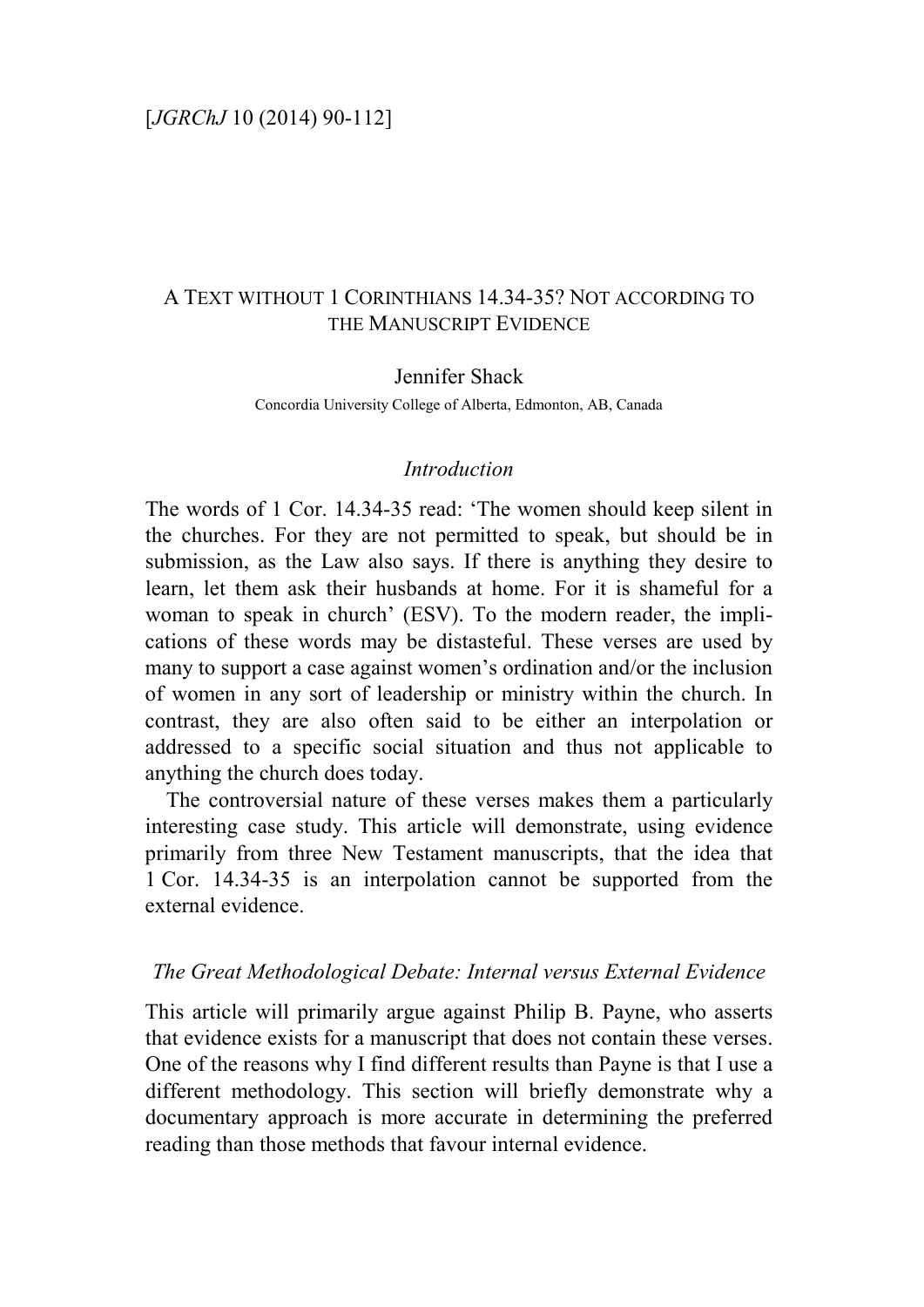Internal evidence deals with the text itself: how each set of words can be interpreted, how they gave rise to other sets of words and which set of words most likely came first. It asks questions about the intrinsic probability of a reading. Conversely, external evidence has to do with the manuscript apart from the meaning of the words it contains. It deals with the age of the manuscript, the skill of the scribe and the markings on manuscripts in addition to the main text that inform the reader about the scribal activity and intention. It deals with provenance and the interrelationship between manuscripts, including text-types and families. It also deals with the fact of a particular reading's existence, though not the meaning of that extant reading.<sup>[1](#page-1-0)</sup>

Currently, various forms of 'eclecticism' are used to decide on variants, that is, a balance of some sort between internal and external evidence. According to Fee, 'reasoned eclecticism' is that method 'where the age, weight, and diversity of witnesses to a variant play a significant role in textual decisions'.[2](#page-1-1) This includes both internal and external evidence, though this method starts with and gives preference to the internal evidence.<sup>[3](#page-1-2)</sup>

On the other hand, 'thoroughgoing eclecticism'[4](#page-1-3) is that method 'in which intrinsic and transcriptional probabilities ideally are the sole criteria, irrespective of the date and nature of the external evidence which supports a given reading'.<sup>[5](#page-1-4)</sup> External evidence is largely ignored. This method supposes that all variants came into the text before 200 CE and that no manuscript can be considered better than another. Fee, arguing against such a method, states, 'It is as if the original text were

1. It is this last point that is crucial to the interpretation of 1 Cor. 14.34-35.

<span id="page-1-1"></span><span id="page-1-0"></span>2. Gordon D. Fee, 'Rigorous or Reasoned Eclecticism—Which?', in Eldon Jay Epp and Gordon D. Fee, *Studies in the Theory and Method of New Testament Textual Criticism* (Grand Rapids: Eerdmans, 1993), pp. 124-40 (124).

<span id="page-1-2"></span>3. Philip Comfort, *Encountering the Manuscripts: An Introduction to New Testament Paleography and Textual Criticism* (Nashville: Broadman & Holman, 2005), p. 302. He notes the same for Aland's 'Local-genealogical method', which he sees as a sort of sub-set of reasoned eclecticism, though with a slightly different emphasis. Fee also makes this assertion when he says, 'Rational [reasoned] eclecticism starts with readings, noting first the various intrinsic and transcriptional possibilities, and where such questions are indecisive, then appeals to the relative value of the witnesses' (Fee, 'Rigorous or Reasoned Eclecticism?', p. 140).

<span id="page-1-4"></span><span id="page-1-3"></span>4. Also known as 'rigorous' or 'consistent' eclecticism (Fee, 'Rigorous or Reasoned Eclecticism?', p. 124).

5. Fee, 'Rigorous or Reasoned Eclecticism?', pp. 124-25.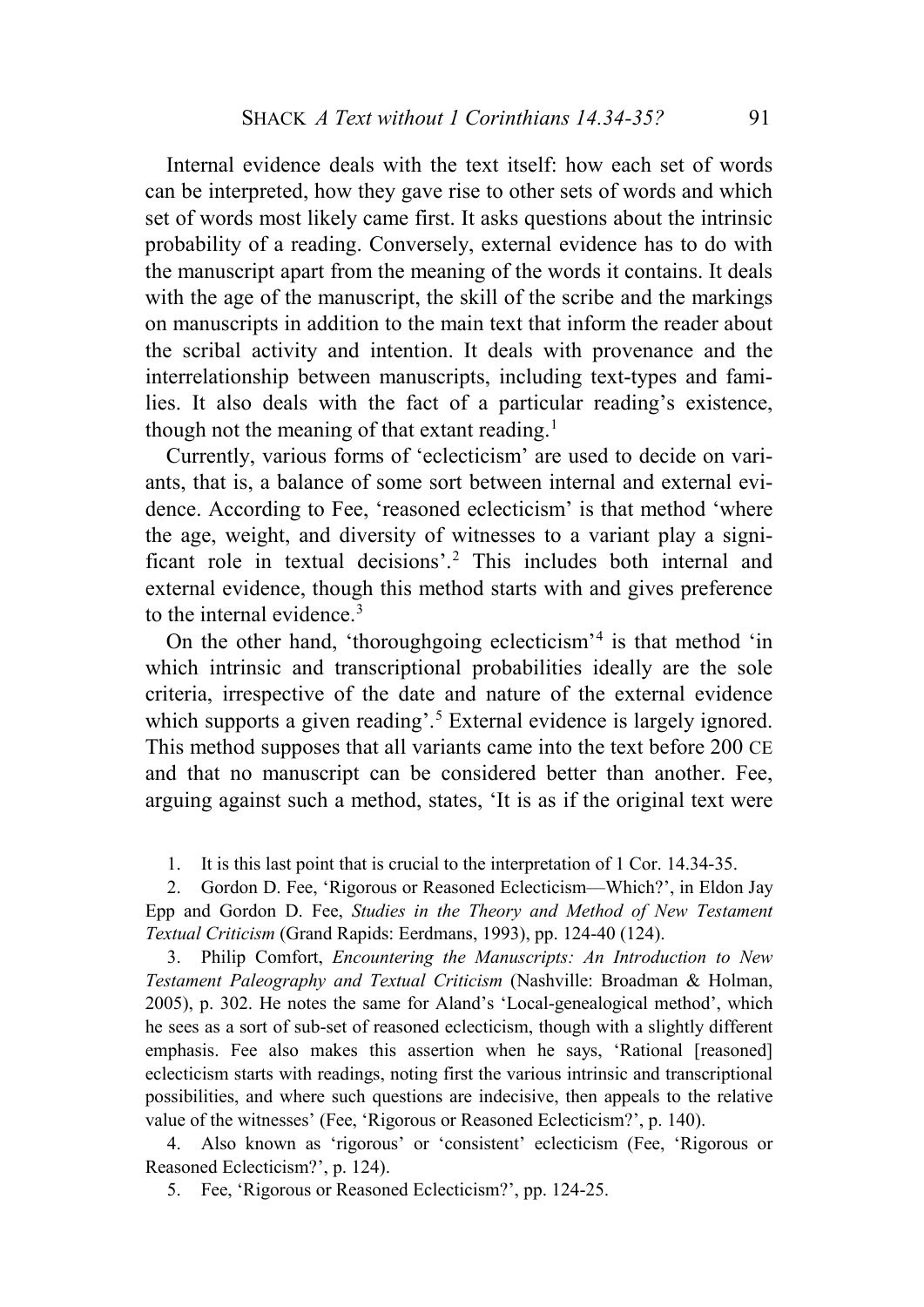scattered during the second century as pieces of a puzzle, to reappear in the most random geographical or chronological fashion—even in a single MS from the medieval period, although all of that MS's hundreds of relatives do not have the reading'.[6](#page-2-0) Both reasoned and thoroughgoing eclecticism give too much weight to the internal evidence and, as is shown in this case study, this can produce distorted interpretations.

It is certain that both internal and external evidence must be taken into consideration; however, greater weight should be given to the external evidence. As is often quoted in discussion of this topic, Westcott and Hort state, '*Knowledge of documents should precede final judgement upon readings*'.[7](#page-2-1) The advantage of external evidence is that it gives concrete information that is not based on subjective criteria. This is not to say that the *interpretation* of such information is not subjective—it certainly is and this will be demonstrated below but it is hard to argue against the very existence of a reading when it is written in a codex and it is hard to argue against the fact that a reading was early when it appears in an early codex and, further, it is hard to argue that a reading was random when it only appears in manuscripts confined to a certain area.

With all this in mind, what Comfort calls a 'documentary approach' seems the most logical.<sup>[8](#page-2-2)</sup> He notes, '[The documentary approach] looks to the external testimony first and then seeks to substantiate that testimony on internal grounds'.<sup>[9](#page-2-3)</sup> It will be demonstrated through the study of 1 Cor. 14.34-35 that putting external evidence first produces quite different results—more certain results—than when the internal evidence is given priority.

## *The Debate Surrounding 1 Corinthians 14.34-35: A Brief Overview*

In order to appreciate the impact of this study, one must first understand the general climate of research around this text. It would take several pages to detail the various opinions and theories surrounding 1 Cor. 14.34-35; however, a basic understanding of the issues is useful

6. Fee, 'Rigorous or Reasoned Eclecticism?', p. 127.

<span id="page-2-2"></span><span id="page-2-1"></span><span id="page-2-0"></span>7. Brooke Foss Westcott and Fenton John Anthony Hort, *Introduction to the New Testament in the Original Greek: With Notes on Selected Readings* (1881; repr., Peabody, MA: Hendrickson, 1988), p. 31. Emphasis theirs.

- 8. Cf. Comfort, *Encountering the Manuscripts*, p. 302.
- <span id="page-2-3"></span>9. Comfort, *Encountering the Manuscripts*, p. 298.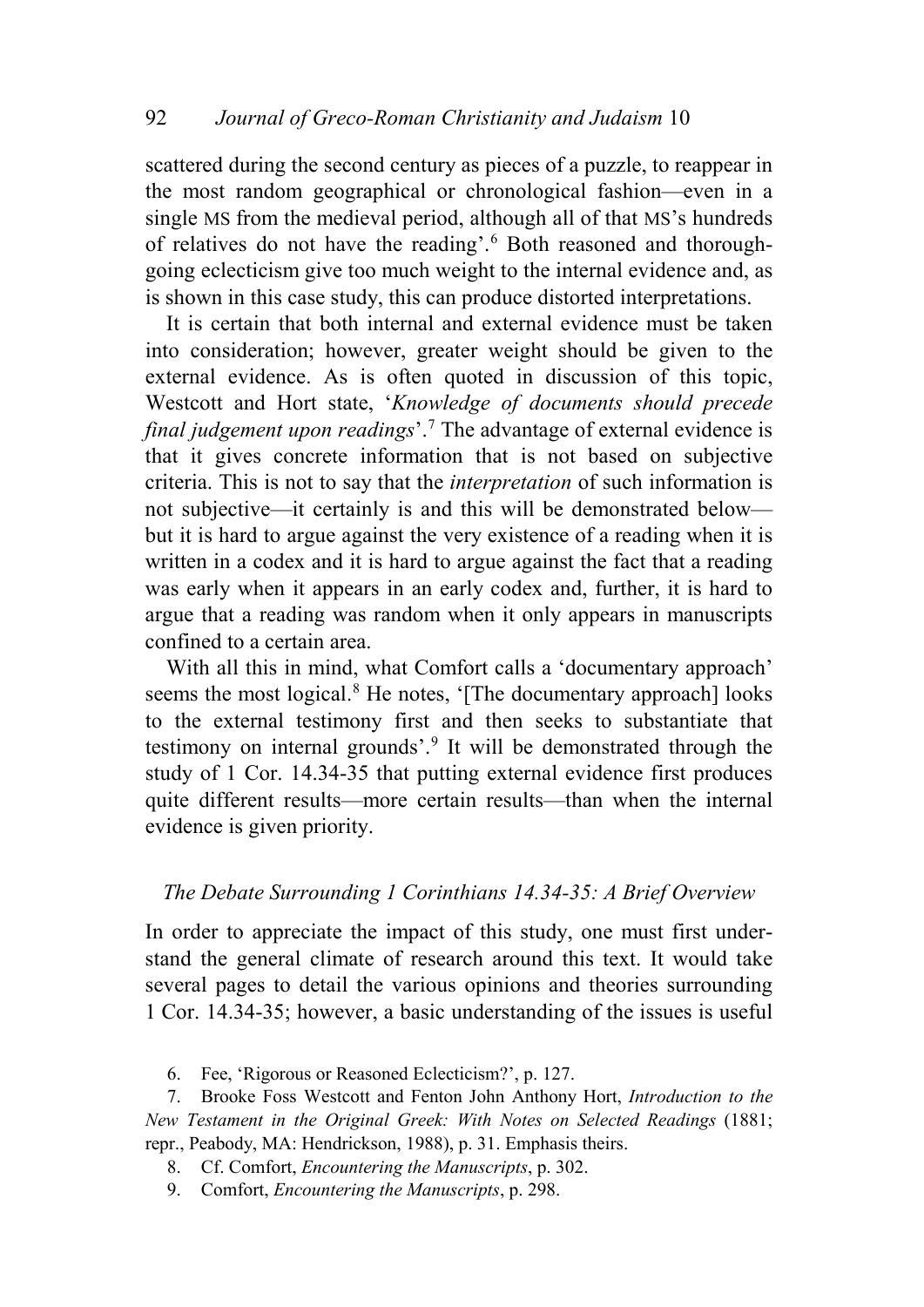in this discussion. What follows is a brief summary of the general questions being asked and the general solutions being proposed.

First, it is necessary to understand the general evidence pertaining to the text. All of the extant manuscripts containing this portion of 1 Corinthians also contain these two verses; neither the NA28 nor the UBS<sup>4</sup> lists a manuscript that is missing these words.<sup>[10](#page-3-0)</sup> Included in these manuscripts are P46, Sinaiticus, Alexandrinus and Vaticanus. A small group of manuscripts that include these verses places them after v. 40, rather than after v. 33. These include Claromontanus  $(D<sup>P</sup> 06)$  and codices F010 and  $G012$ .<sup>[11](#page-3-1)</sup> The manuscripts that include the verses after v. 40 are all of the Western text-type.<sup>[12](#page-3-2)</sup> In addition to this variant of location, there are a few minor variants within the two verses that are not directly pertinent to the discussion in this article.

In terms of how the evidence is interpreted, the opinions can be divided between those who think Paul actually wrote the text and those who see it as an interpolation. If Paul did not write the text, then the means by which these words became part of the text must be determined along with an explanation as to why they appear in two different

<span id="page-3-0"></span>10. See their respective textual apparatuses. All scholars will admit to this and indeed this is the very crux of the issue in many respects.

11. This information is taken from the critical apparatus of UBS4.

<span id="page-3-2"></span><span id="page-3-1"></span>12. This is reiterated by many scholars, including: Lee A. Johnson, 'In Search of the Voice of Women in the Churches: Revisiting the Command to Silence Women in 1 Corinthians 14:34-35', in Elizabeth A. McCabe (ed.), *Women in the Biblical World: A Survey of Old and New Testament Perspectives* (Lanham, MD: University Press of America, 2009), pp. 135-54 (140); Craig S. Keener, 'Learning in the Assemblies: 1 Corinthians 14:34-35', in Ronald W. Pierce *et al*. (eds.), *Discovering Biblical Equality: Complementary without Hierarchy* (Downers Grove, IL: Inter-Varsity Press, 2004), pp. 161-71 (162); and E. Earle Ellis, 'The Silenced Wives of Corinth (1 Cor. 14:35-5)', in Eldon Jay Epp and Gordon D. Fee (eds.), *New Testament Textual Criticism: Its Significance for Exegesis: Essays in Honour of Bruce M. Metzger* (Oxford: Clarendon Press, 1981), pp. 213-20 (213). Two exceptions are noted: MS 88 (discussed below) and 0915. Cf. Philip B. Payne, *Man and Woman, One in Christ: An Exegetical and Theological Study of Paul's Letters* (Grand Rapids: Zondervan, 2009), p. 231; and Curt Niccum, 'The Voice of the Manuscripts on the Silence of Women: The External Evidence for 1 Cor 14:34-35', *NTS* 43 (1997), pp. 242-55 (251). Codex Reginensis also contains this reading, along with Codex Fuldensis, but they are Latin manuscripts (Payne, *Man and Woman*, p. 247). Interestingly, according to Niccum, 'Far from being the reading of the entire Western tradition, the transposition is the product of a local text [within the Western tradition]' (Niccum, 'Voice of the Manuscripts', p. 252).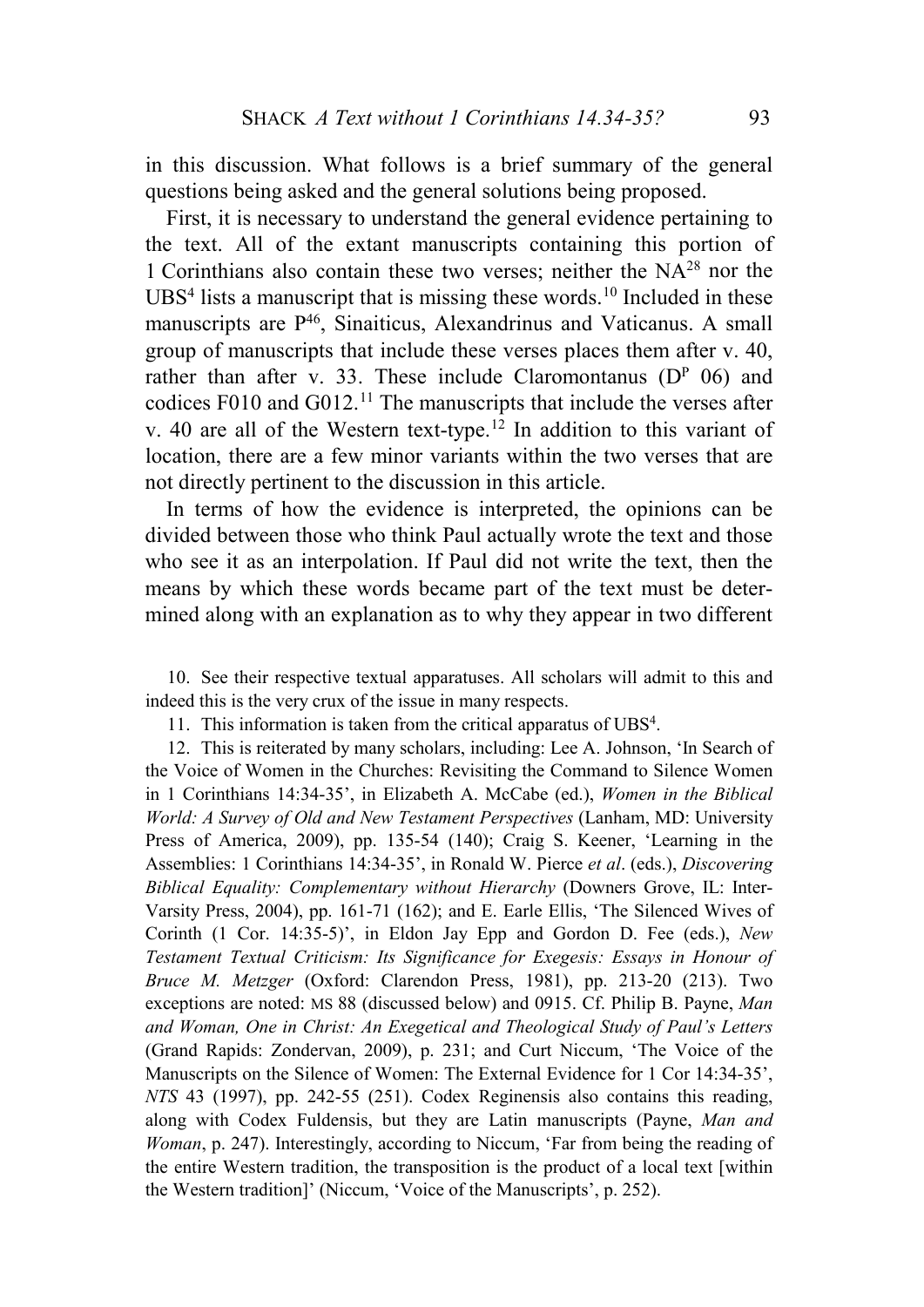locations. Solutions include variations on the idea that the text became an early marginal gloss. It was then interpolated into the text in two logical places near where the marginal gloss appeared in the exemplar by a scribe thinking it belonged in the text and had been previously missed $13$ 

If Paul did write the text, then questions arise concerning how to deal with its difficulties: Why do the words interrupt the flow of the argument? And how did they end up in two places? Some accept that the verses were originally placed after v. 33 and for an unknown reason were moved to a second location by a scribe attempting to smooth out a difficult reading.<sup>[14](#page-4-1)</sup> Another creative and possible solution is offered by Ellis:

When the author received the draft from the amanuensis, he would add a closing greeting and make any desired additions or corrections. In 1 Corinthians, Paul employed an amanuensis (1 Cor. 16.21) and he, or the amanuensis at his instruction, could have added 1 Cor. 14.34-35 in the margin of the MS before sending it on its way to Corinth.<sup>[15](#page-4-2)</sup>

This is as plausible an explanation as any and accounts for the disjointed nature of the text in the same manner as those who suggest Paul never wrote it. Ellis then suggests that subsequent copyists added the text into the two places where we now have it.<sup>[16](#page-4-3)</sup>

If the text is authentic, then a second set of questions emerges surrounding its interpretation. There are three general streams of understanding:

(1) Paul required silence of all women in all assemblies in the church.

(2) Paul required women to be silent in some qualified sense.

(3) These verses cite a false prophecy by a self-proclaimed Corinthian prophet.<sup>[17](#page-4-4)</sup>

<span id="page-4-0"></span>13. Gordon D. Fee, *The First Epistle to the Corinthians* (NICNT; Grand Rapids: Eerdmans, 1987), p. 699.

<span id="page-4-2"></span><span id="page-4-1"></span>14. Bruce M. Metzger, *The Text of the New Testament: Its Transmission, Corruption, and Restoration* (New York: Oxford University Press, 1992), p. 499.

15. Ellis, 'Silenced Wives', p. 219.

16. Ellis, 'Silenced Wives', pp. 219-20.

<span id="page-4-4"></span><span id="page-4-3"></span>17. Payne, *Man and Woman*, p. 219. Cf. Johnson, 'Voice of Women', p. 141, who has essentially the same list.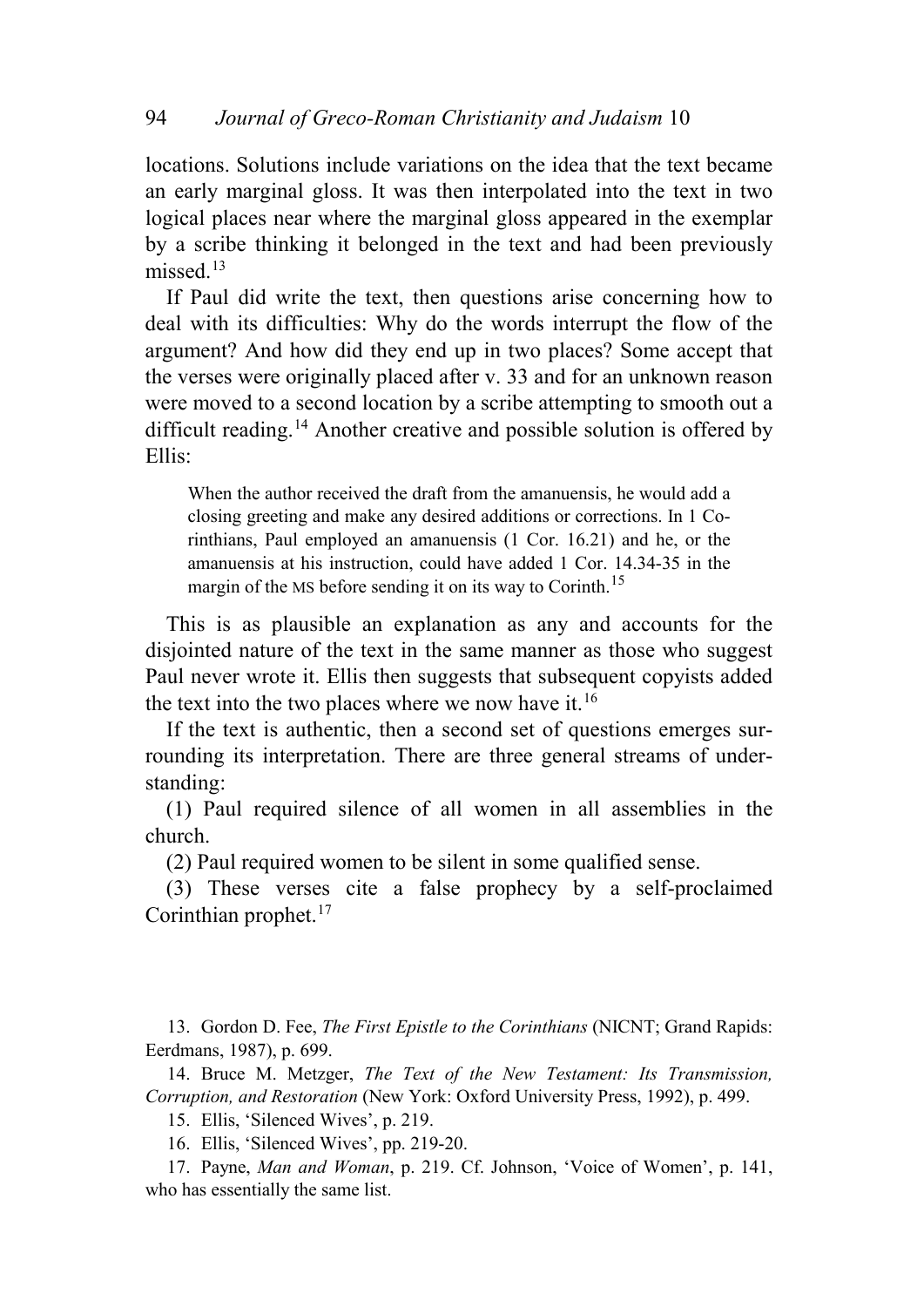A detailed explanation of each of these points is not needed for this study. The general information presented gives enough background to understand the state of the discussion.

Currently the debate is at an impasse, with external evidence supporting authenticity and internal evidence supporting interpolation. Any interpretation that allows Paul's words to stay relevant only to the first century is popular, and in my opinion, scholars are searching for that missing link to tip the scales in favour of interpolation that would allow us to forever excise these verses from 1 Corinthians. It is Philip Payne's search for—and purported discovery of—evidence for a manuscript that does not contain 1 Cor. 14.34-35 that will occupy the remainder of this study.

As will be demonstrated below, Payne's findings do not adequately support the idea that a manuscript without 1 Cor. 14.34-35 ever existed. While many of his observations about the manuscripts' features are sound, his interpretation of those observations cannot be supported. He puts forward a series of complex arguments, yet I contend that a simpler solution is available: the text of 1 Cor. 14.34-35 was part of the original text of the letter.

# *A Text without 1 Corinthians 14.34-35? A Second Look at the Manuscript Evidence*

Payne claims that he can now support 1 Cor. 14.34-35 as an interpolation based on external manuscript evidence. He appeals to the fact that several manuscripts show the verses as a distinct paragraph and also points to three manuscripts in particular as evidence of a text that did not contain 1 Cor. 14.34-35 at all. While his assertion that the two verses always appear as separate paragraphs in the early manuscripts is interesting, its actual impact on the debate is minimal.<sup>[18](#page-5-0)</sup> Of much

<span id="page-5-0"></span>18. Payne makes this assertion in Payne, *Man and Woman*, pp. 223-24, and Philip B. Payne, 'Fuldensis, Sigla for Variants in Vaticanus, and 1 Cor 14.34-5', *NTS* 41 (1995), pp. 240-62 (250-51). Noting that these verses always appear as a separate paragraph in a sense paves the way for the idea that they were inserted and do not belong due to their nature as separate from the rest of the context. On the contrary, at most all it does is demonstrate that there is some discontinuity between the verses and their context. This is already known and accepted by all who study the verses. Additionally, short paragraphs are common in ancient manuscripts and the separate nature of these verses may mean nothing at all of significance.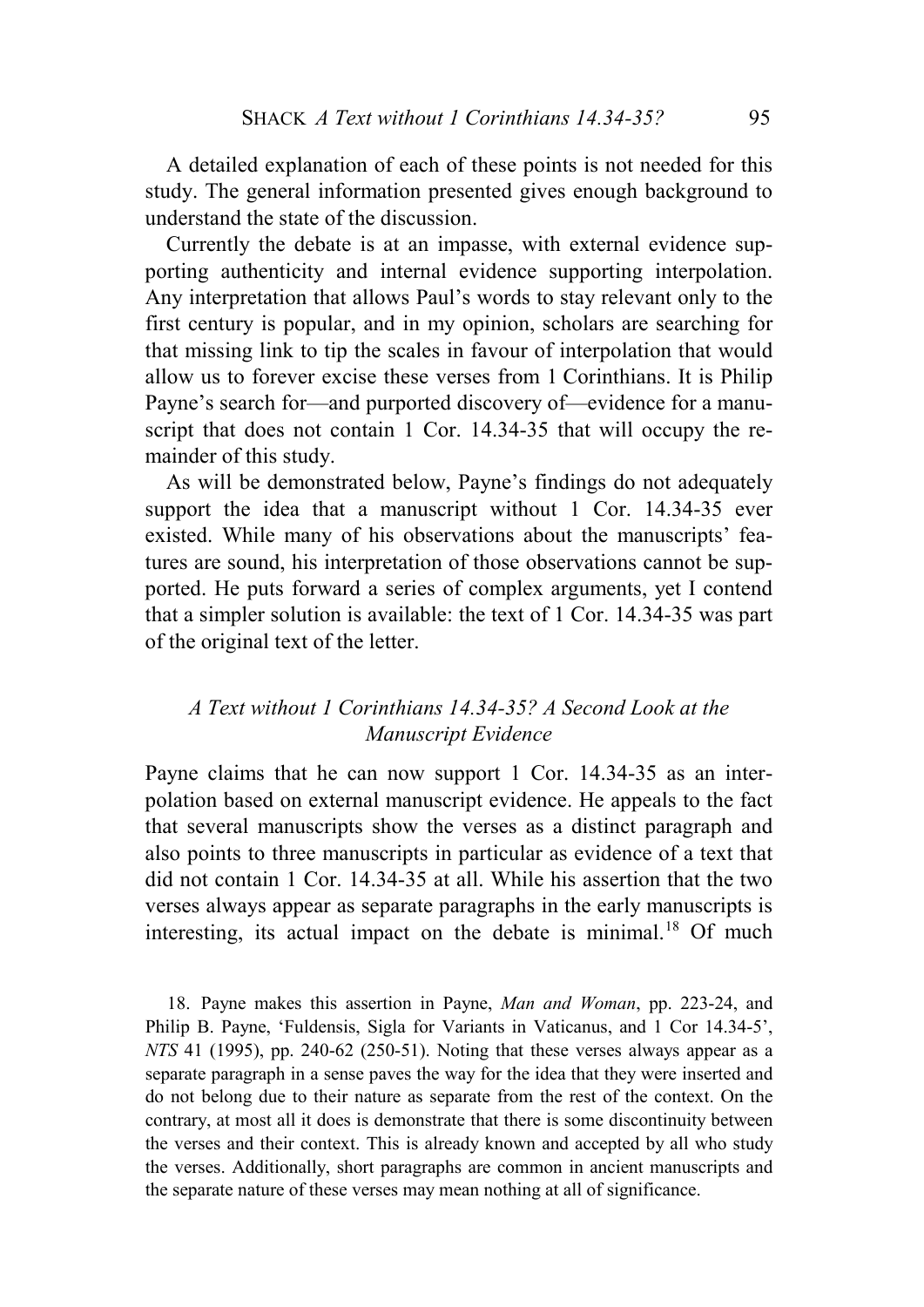greater significance are Payne's assertions about evidence from Vaticanus, Fuldensis and MS 88 supporting a text that does not contain 1 Cor. 14.35-35. Each of these manuscripts will be examined and Payne's theories tested against the available plates. It will be shown that, in each case, Payne's argument is not the most obvious choice for interpreting the available evidence.

## *'Bar-Umlauts' or Distigme*[19](#page-6-0) *in Vaticanus*

Codex Vaticanus is a fourth-century manuscript containing large portions of the New Testament, including 1 Cor. 14.34-35. The manuscript shows a horizontal line extending over the first letter of v. 34 and into the margin. Along with this line there are two dots in the margin directly aligned with the κλησία of the word έκκλησία, which is found at the beginning of the line above that which begins v. 34. (See Figure 1.) Payne asserts that it is this combination of markings—the bar-umlaut/distigme—that is the key to understanding how the scribe of Vaticanus viewed 1 Cor. 14.34-35.[20](#page-6-1)

According to Payne's analysis of how these marginal markings appear together in the rest of the text of Vaticanus, they always mark a variant. $21$  He says,

Where the variant occurs within a single line of text in Vaticanus, the bar-umlaut is always next to that line, and the line is partially underlined by the bar. Where there is a question regarding a block of text which may be an interpolation, as the text following the end of John 7.52 (7.53–8.11, which Vaticanus omits and marks with a second bar-umlaut) and the text following 1 Cor 14.33, the umlaut is next to the line immediately preceding the text in question, and the bar marks the interface between the established text and the text in question.<sup>[22](#page-6-3)</sup>

<span id="page-6-0"></span>19. Payne begins by calling this feature a 'bar-umlaut' in his 1995 article on the subject, but later changes his terminology to 'distigme' in his 2009 book. Cf. Payne, 'Fuldensis', pp. 251-52; Payne, *Man and Woman*, p. 232.

20. A plate of this manuscript is available in Payne, 'Fuldensis', p. 262.

<span id="page-6-2"></span><span id="page-6-1"></span>21. Payne, 'Fuldensis', p. 254. It is important to note that each of these markings appears separately and functions independently as well, but this will be discussed in greater detail below. Cf. J. Edward Miller, 'Some Observations on the Text-Critical Function of the Umlauts in Vaticanus, with Special Attention to 1 Corinthians 14.34-35', *JSNT* 26 (2003), pp. 217-36 (218). Payne also admits their independent functions.

<span id="page-6-3"></span>22. Payne, 'Fuldensis', p. 252.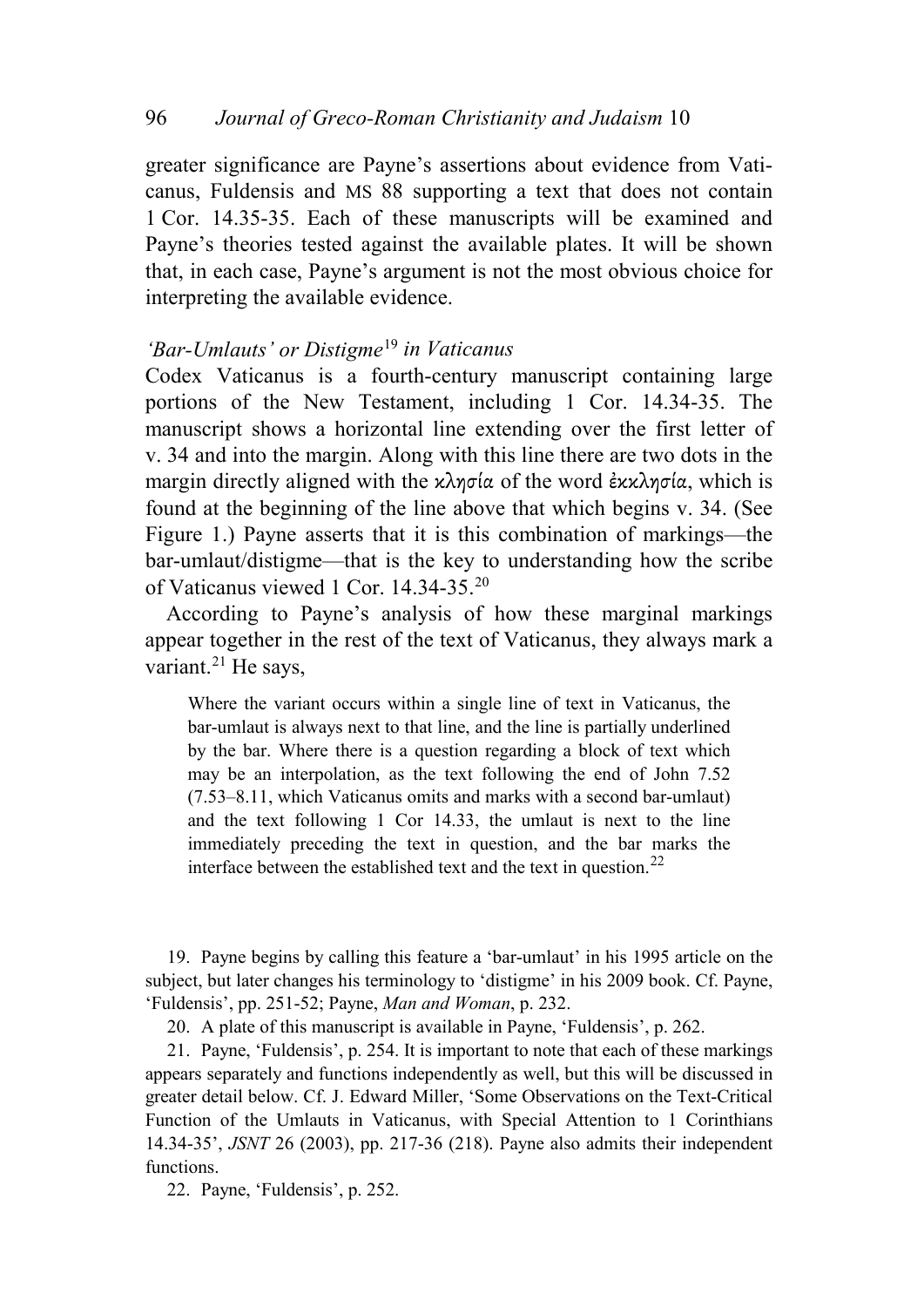Payne's point, using the John *pericope adulterae* as a 'proof' example, is that where the scribe intends to convey an omission of a block of text in another manuscript, he places the 'bar' of his distigme under the line of text above what should be omitted, rather than beside it as happens in other instances.<sup>[23](#page-7-0)</sup> Following this line of reasoning then, since the scribe places the bar in the 1 Corinthians text under the line *above* the beginning of v. 34, he intends the reader to understand that the next portion of text is deleted in some manuscripts.

There are several problems with this understanding. First, Payne's comparison with the *pericope adulterae* in Vaticanus's text of John is somewhat flawed because Vaticanus actually does omit the text from Jn 7.53–8.11. This means that when placing a 'bar' to supposedly indicate the textual variant, the scribe had no choice but to place it at the line 'before' the omitted text because the 'questionable' text did not exist in the manuscript for him to place it beside, as he apparently does for all other variants. Of course, he could have placed it near the subsequent line of text, Jn 8.12, but then there may have been confusion that the variant was meant to include something in 8.12 and following.[24](#page-7-1) This situation is different than that of 1 Cor. 14.34-35.

Payne draws several other parallels between the *pericope adulterae* and 1 Cor. 14.34-35 in order to further support his case for an awareness of an omission of the 1 Corinthian verses by the Vaticanus scribe. They are: (1) In both, the doubtful verses occur at different locations in the text; (2) Manuscripts of both display a high concentration of textual variants; (3) Both contain word usage atypical of the book's author; (4) In both, the doubtful verses disrupt the narrative or topic of the passage; (5) In both, marginal symbols or notes indicate scribal awareness of a textual problem. In particular, Vaticanus has a distigme at the beginning of both passages.  $25$ 

<span id="page-7-0"></span>23. It is significant that another large and important variant, the ending of Mark, which is not included in Vaticanus, is *not* marked by either bars or umlauts. (This observation was made by examining a printed copy of the Vatican facsimile of Vaticanus.)

<span id="page-7-1"></span>24. Another example that Payne cites as supporting his hypothesis is Lk.14.24 (Payne, *Man and Woman*, p. 233). Again, Vaticanus omits the text in Luke and so the placement of the bar adjacent to the preceding text is the only choice the scribe has if he intends to indicate the variant that includes the text. Also, if the umlaut and bar are functioning separately, this may be the most logical place to put the section/paragraph break.

<span id="page-7-2"></span>25. Payne, *Man and Woman*, p. 234. Cf. Payne, 'Fuldensis', p. 257.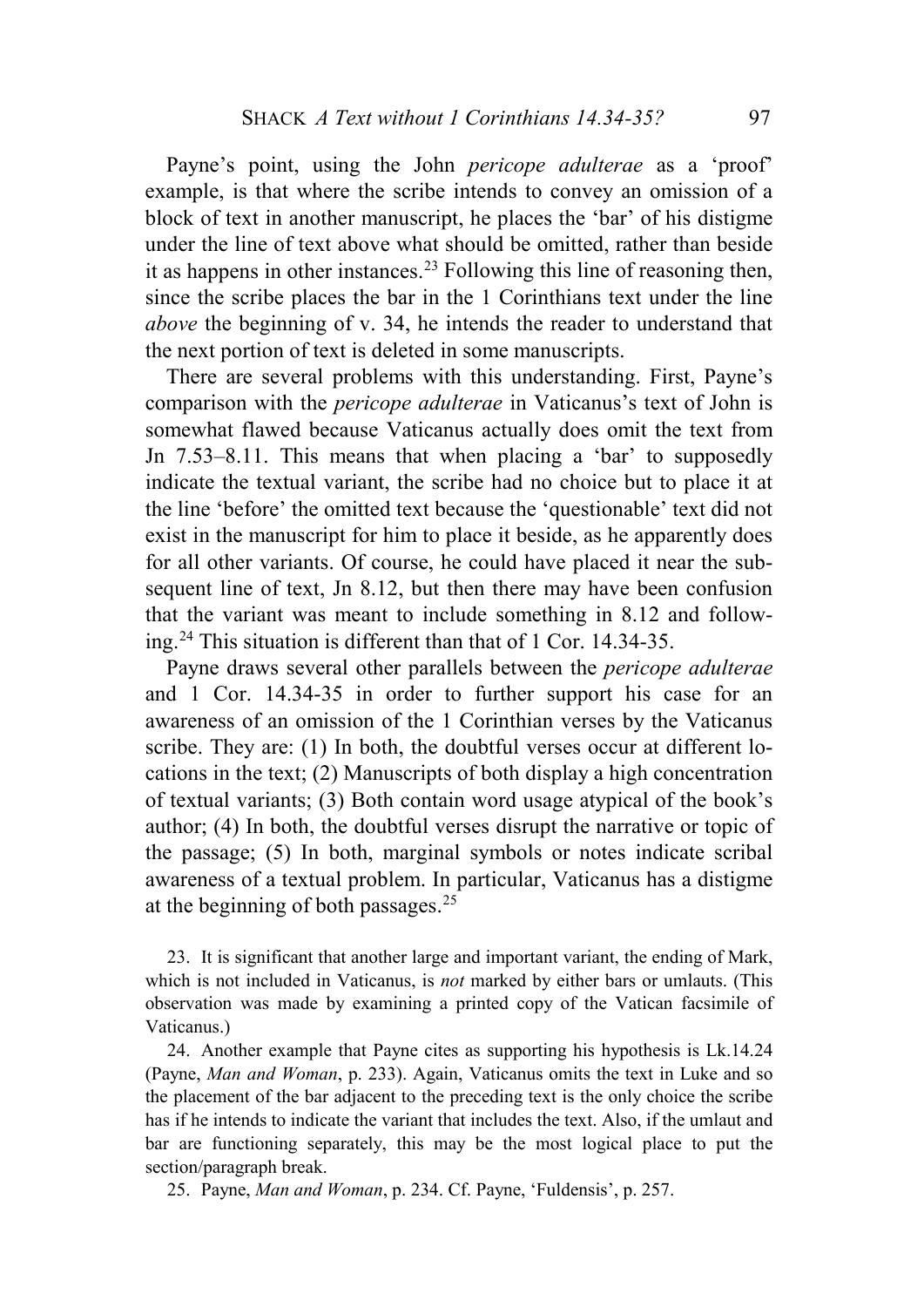While each of these may be technically true comparisons, the impact is not as great as Payne would have it.

In the case of the first point, 1 Cor. 14.34-35 occurs in two different places with a separation of only a few verses. The Johannine pericope is located variously after Jn  $7.52$ ,  $7.36$ .  $21.25$  and Lk.  $21.38$ <sup>[26](#page-8-0)</sup> It hardly seems justified to call these two texts 'parallel' in this manner when one appears in only two locations of close proximity while the other appears in at least four locations that differ from several verses to several chapters to an entirely different book.

In the case of the second point, that there is a high concentration of variants in both instances, Metzger notes eight units of variation in Jn 7.53–8.11 over twelve verses, including that which moves the text.<sup>[27](#page-8-1)</sup> In the case of 1 Cor. 14.34-35, he notes only two units of variation in two verses, including the one that moves the text.<sup>[28](#page-8-2)</sup> The NA<sup>28</sup> notes seven units of variation pertaining to 1 Cor. 14.34-35 including the move-ment of the text.<sup>[29](#page-8-3)</sup> For the passage of Jn 7.53–8.12, the NA<sup>28</sup> lists thirty-nine units of variation.<sup>[30](#page-8-4)</sup> On variants per verse, Metzger shows more for the 1 Corinthians passage and NA<sup>28</sup> more for the John passage. Admittedly, both passages have a large number of variants for their size, but this is no reason to draw more than this single parallel point between them.[31](#page-8-5)

On the third point, that both passages use words that are not typical of their authors, Payne's position is precarious. This statement is certainly true for the *pericope adulterae*, [32](#page-8-6) but whether the same can be

<span id="page-8-0"></span>26. See critical apparatus of  $UBS<sup>4</sup>$  for Jn 7.53–8.11. It is also worth noting that Jn 8.3-11 appears in two additional separate locations: after Jn 7.52 and Lk. 24.53. See UBS<sup>4</sup> critical apparatus.

<span id="page-8-2"></span><span id="page-8-1"></span>27. Bruce M. Metzger, *A Textual Commentary on the Greek New Testament* (Stuttgart: Deutsche Bibelgesellschaft, 2nd edn, 1999), pp. 187-90.

28. Metzger, *Textual Commentary*, pp. 499-500.

29. See critical apparatus of NA28 for 1 Cor. 14.34-35.

30. See critical apparatus of NA28 for Jn 7.53–8.11.

<span id="page-8-5"></span><span id="page-8-4"></span><span id="page-8-3"></span>31. Another thing to consider would be the actual sort of variant. According to the UBS4 critical apparatus, aside from the one that moves the text, the variants in 1 Cor. 14.34-35 are only minor.

<span id="page-8-6"></span>32. Cf. Metzger, *Textual Commentary*, p. 188. Also, Kubo notes four *hapax legomena* in the *pericope adulterae*: αὐτόφωνος ('caught in the act'), καταγράφω ('to write'), ἀναμάρτητος ('without sin'), and κατακύπτω ('to bend down'). Additionally, ten other words used in this pericope do not appear elsewhere in John's Gospel. See Sakae Kubo, *A Reader's Greek–English Lexicon of the New*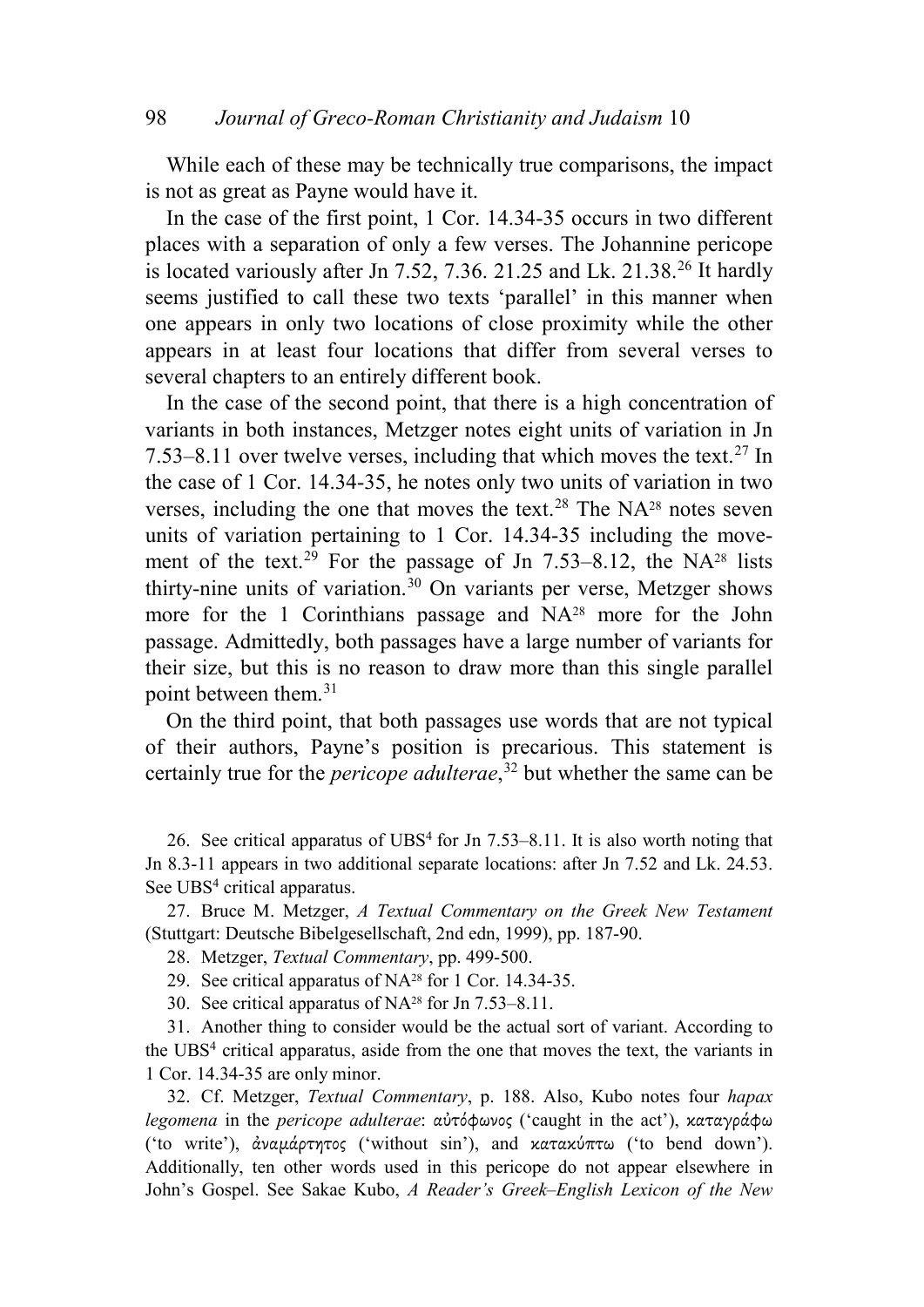said for the passage in 1 Corinthians is debatable. Arguments have been made that words in 1 Cor. 14.34-35 are used in a way not in keeping with their usage in the rest of the book. Payne says, 'These verses appropriate words and phrases from the context, but use them in ways that are alien to its context'.<sup>[33](#page-9-0)</sup> He appeals to arguments made by Allison, who points out that there is 'extensive, superficial verbal similarity between the two passages [1 Cor. 14.26-33a, 37-40 and 1 Cor. 14.33b-36], on the one hand, and thoroughgoing conceptual dis-continuity between them on the other'.<sup>[34](#page-9-1)</sup> The major flaw in this argument is that it takes into consideration only 1 Corinthians 14. Though there may be some truth in the claim that the words are used in different ways, this does not necessarily support interpolation. A more convincing argument would be one that demonstrated a lack of continuity with the whole book or corpus. Of course, it would be difficult to do this in the best of circumstances because the disputed passage is so short. That is hardly a solid base from which to get an accurate picture of atypical practice, especially on a topic that is rarely addressed so explicitly in the whole of the New Testament, let alone this book or chapter.<sup>[35](#page-9-2)</sup> In short, the argument that 1 Cor. 14.34-35 has atypical vocabulary use cannot be firmly substantiated.

*Testament* (Grand Rapids: Zondervan, 1975), p. 98. See below for a similar discussion concerning 1 Cor. 14.34-35.

33. Payne, *Man and Woman*, p. 253.

<span id="page-9-1"></span><span id="page-9-0"></span>34. Robert W. Allison, 'Let Women Be Silent in the Churches (1 Cor 14:33b-36): What Did Paul Really Say, and What Did It Mean?', *JSNT* 32 (1988), pp. 27- 60 (37). Cf. Payne, *Man and Woman*, p. 256. Allison cites several examples of this supposed discontinuity. One of them is that the word μανθάνειν is used in the greater context of the passage in terms of encouraging all to learn in the service, while in vv. 33b-36 it is used to denote women learning at home (Allison, 'Let Women Be Silent', p. 37). The other distinctions are of a similar sort. This is not convincing enough to demonstrate evidence of interpolation. It should be noted that Allison considers the whole of 1 Cor. 14.33b-36 to be a unit; however, he states that there is no interpolation of vv. 34-35 (Allison, 'Let Women Be Silent', p. 30).

<span id="page-9-2"></span>35. This becomes even muddier when 1 Timothy is also deemed to be deutero-Pauline as 1 Tim. 2.8-15 is arguably the only other passage that treats a similar topic so clearly. Add to this the fact that all the words in 1 Cor. 14.34-35 occur at least twice in 1 Corinthians, and only one word less than ten times in the New Testament (Kubo, *Reader's Lexicon*, p. 159), and the argument for atypical vocabulary becomes even more untenable.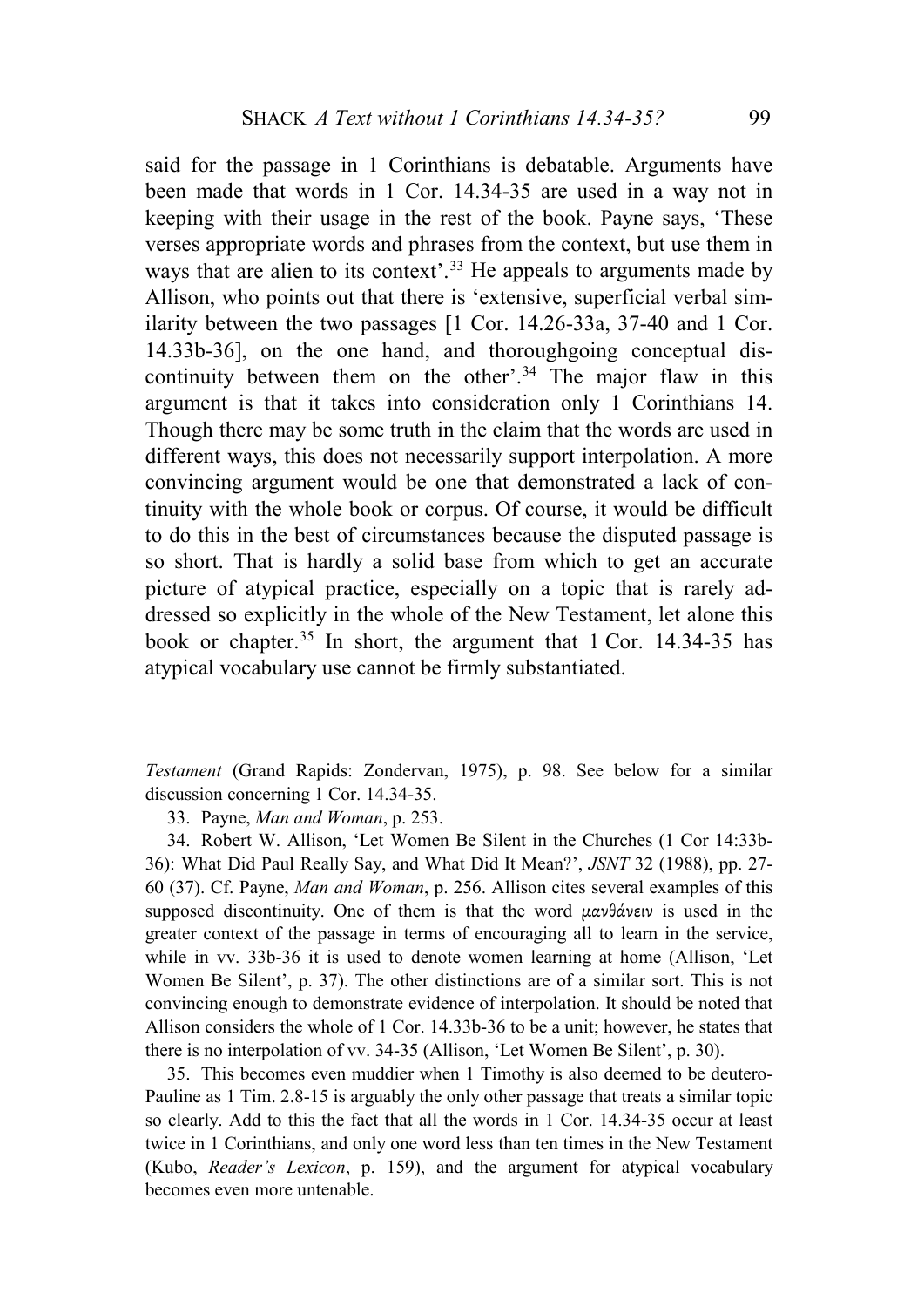### 100 *Journal of Greco-Roman Christianity and Judaism* 10

The fourth argument for a parallel between the 1 Corinthians and John passages deals with the fact that both passages interrupt the flow of the argument. In the case of John, an entire independent pericope of twelve verses is inserted between two sections where Jesus is involved in discussions with the Pharisees. Though these two passages could go together, they could conceivably also be referring to different occasions and thus a break would have existed at that point even without the insertion of the *pericope adulterae*. In any case, the *pericope adulterae* clearly has no connection to either passage and is completely independent of them. It is easy to say, then, that in the case of John, the interpolation interrupts the flow of the argument. In 1 Corinthians, however, the passage's divorce from the context is less clear. Though an argument can be made that these verses are distinct from their surroundings, others claim that they are part of a unit that also includes vv. 33b and 36.[36](#page-10-0) It is clear that while the John passage is by nature self-contained and independent of its surroundings, the 1 Corinthians passage is not. The clear link to its surroundings is also strengthened by the fact that even when it is in another place, it is so close to the original location<sup>[37](#page-10-1)</sup> that it can still be loosely considered to be in the same context.

The fifth point, that the scribe was aware of a textual difficulty in both places, is somewhat irrelevant. There clearly is a textual problem in both places. But the fact that the scribe acknowledges such with his marginalia does not confirm the actual content of those difficulties.

By far the biggest dividing factor between the John and 1 Corinthians passages is the fact that the John passage is not extant in the oldest manuscripts, definitely including P<sup>66</sup>, P<sup>75</sup>, Sinaiticus and Vaticanus, with good reason to assume its absence from Alexandrinus and Ephraemi Rescriptus.[38](#page-10-2) Contrary to this, none of our extant manuscripts contain readings of 1 Corinthians 14 without vv. 34-35. There is no

<span id="page-10-0"></span>36. For example, Allison, 'Let Women Be Silent', p. 30, and James B. Hurley, 'Did Paul Require Veils or the Silence of Women: A Consideration of 1 Cor 11:2- 16 and 14:33b-36', *WTJ* 35 (1973), pp. 190-220 (216-17).

<span id="page-10-1"></span>37. There is no reason to believe that a scribe would move these verses from a location after v. 40 to one after v. 33 without some precedence.

<span id="page-10-2"></span>38. Cf. the critical apparatus of John in UBS<sup>4</sup>. The text of A and C are damaged at that point; however, there does not appear to have been room for these verses in the text based on what remains. Cf. Metzger, *Textual Commentary*, p. 187.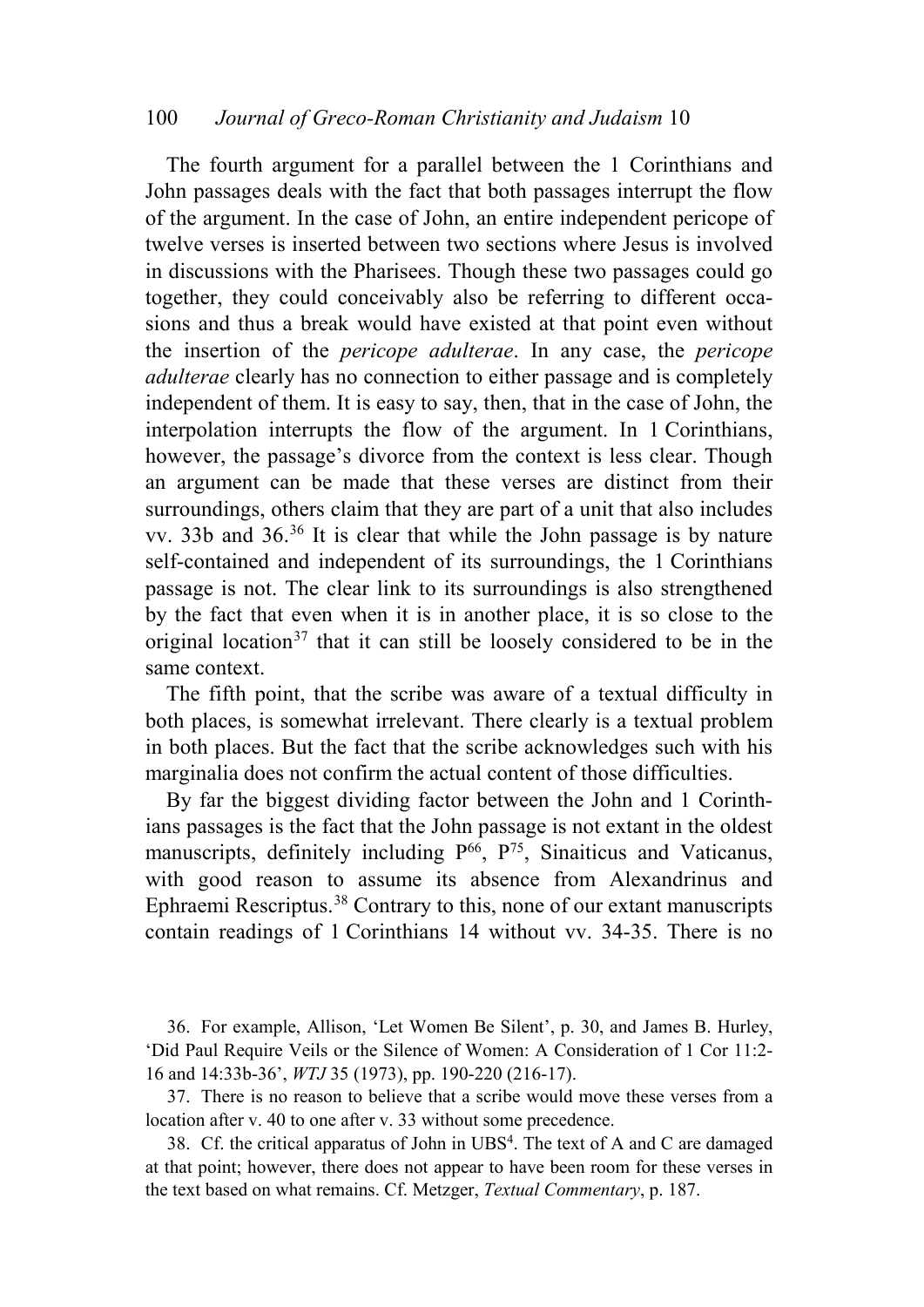explicit evidence of omission.<sup>[39](#page-11-0)</sup> If there was explicit evidence of a text without 1 Cor. 14.34-35, that would change things considerably.

As an aside to the issue of what the distigme is indicating in Vaticanus, there is the distinct possibility that the 'bar' and 'umlaut' portions are actually functioning independently[.40](#page-11-1) The horizontal line (the 'bar') is a *paragraphos*, marking sections. The 'umlaut' or double dot in the margin appears frequently, marking variants.<sup>[41](#page-11-2)</sup> In response to the idea that the bar/*paragraphos* may simply be independently marking paragraphs, Payne states, 'These small lines when they occur without an umlaut in general do reflect paragraph divisions. Only ten of these twenty-seven bar-umlaut lines, however, overlap the beginning of paragraphs in the  $NA^{26}$  and only eight of them with the UBS<sup>3corr.</sup> paragraphs'.[42](#page-11-3) Payne goes on to say that some of the places could conceivably be paragraph boundaries, while others are surely not,

<span id="page-11-0"></span>39. Payne himself admits that no known manuscript actually completely omits these verses. In response to Miller's claim that there is no explicit manuscript evidence for omission, Payne writes, 'This is factually correct if by "manuscript" one means documents containing this portion of 1 Cor. 14 and does not mean the different texts contained within the same document' (Philip B. Payne, 'The Text-Critical Function of the Umlauts in Vaticanus, with Special Attention to 1 Corinthians 14.34-35: A Response to J. Edward Miller', *JSNT* 27 [2004], pp. 105- 12 [110]). What Payne refers to by 'the different texts contained within the same document' is the evidence of correcting hands and different readings demonstrated by textual criticism. Specific to the 1 Corinthians situation, Payne notes that 'two manuscripts in particular include more than one reading of 1 Cor. 14.34-35. In both cases the reading that omits 1 Cor. 14.34-35 is the more important of the two readings for that manuscript' (Payne, 'Response', p. 111). The two manuscripts to which he refers are MS 88 and Codex Fuldensis, which will be discussed below. It will be shown that, as in the case of Vaticanus, the supposed omission of these verses by these manuscripts is unlikely, and thus they cannot be used as concrete proof of omission of the verses. Since Payne's evidence for omission is thus inadmissible, the 'factual correctness' of Miller's statement stands: no known manuscript omits these verses outright.

<span id="page-11-1"></span>40. See for example Payne's example of the *pericope adulterae.* Here, the bar is on one side of the column while the umlaut is on the other side. (A plate of this can be seen at http://www.bible-researcher.com/vaticanus1.html and in Payne, 'Fuldensis', p. 262). This seems to support the idea that while these two markings may at times occur in the same place, they are not necessarily meant to be a single entity but are two independently functioning signs.

- <span id="page-11-2"></span>41. Payne, 'Fuldensis', pp. 258-59, and Miller, 'Observations', pp. 231-32.
- <span id="page-11-3"></span>42. Payne, 'Fuldensis', p. 255.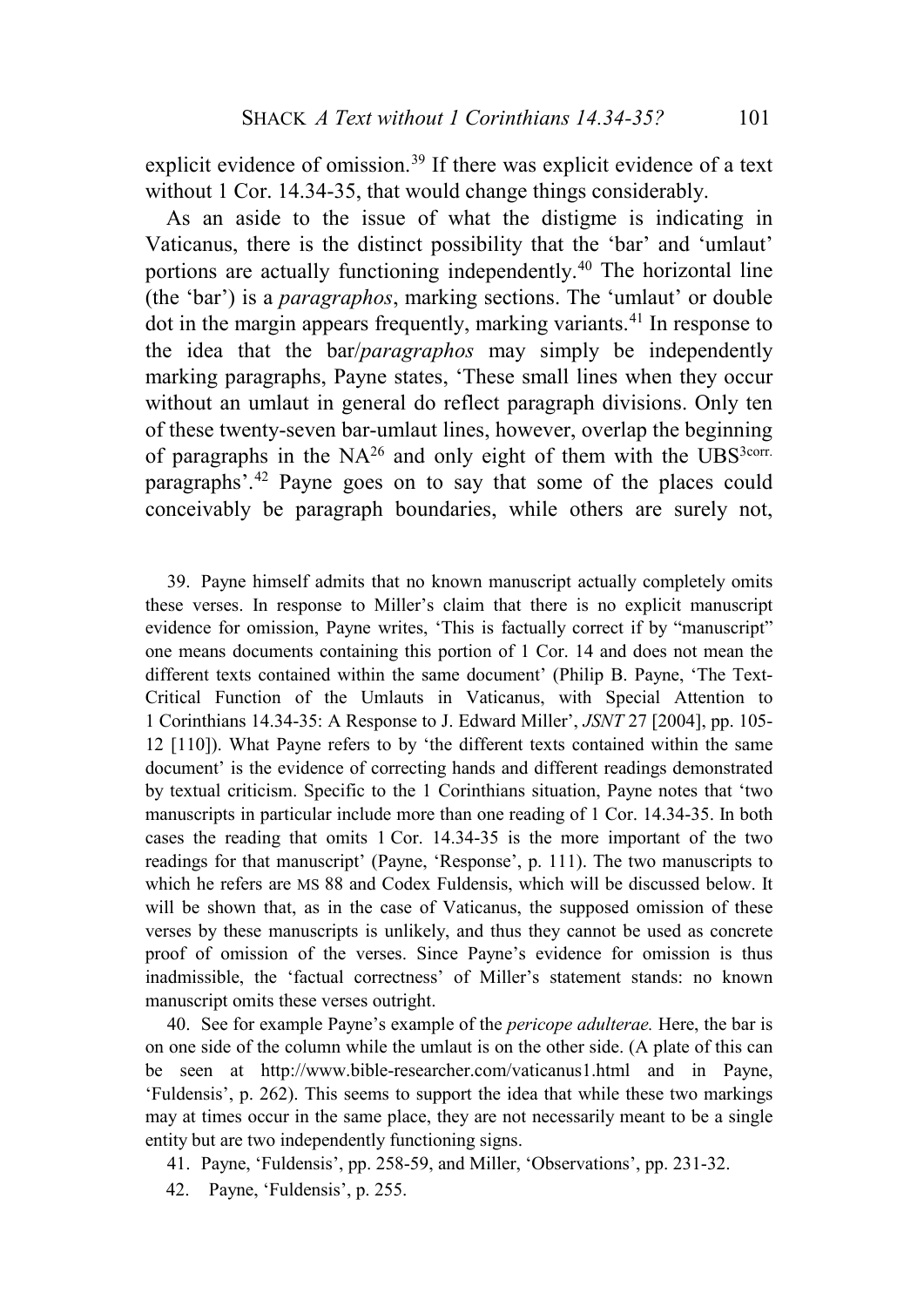citing Jas  $4.4$  as an example.<sup>[43](#page-12-0)</sup> The fact that the two major critical editions of the New Testament do not break the paragraphs at the same place as the scribe of Vaticanus is no reason to dismiss the possibility of these bars being paragraph markers. There are likely several other places in the manuscript where Vaticanus does not agree with the committees of the NA or UBS texts. In light of all this, it is very possible that the correspondence of the 'bar' and 'umlaut' here is only a coincidence.<sup>[44](#page-12-1)</sup>

In summary, Payne has brought to mind the fact that the scribe of Vaticanus was aware of textual problems at 1 Cor. 14.34-35 and marked them with a double-dot in the margin. It is likely that the bar is functioning as a *paragraphos* and that the marginal dots are functioning separately. This demonstrates that, at the time of the writing of Vaticanus in the fourth century, a variant concerning the text was known.[45](#page-12-2) This is important in demonstrating that the variant happened relatively early in the textual tradition. Unfortunately what these

<span id="page-12-0"></span>43. Payne, 'Fuldensis', p. 255. Payne's observation that the bar/*paragraphos* here is not marking a paragraph boundary is possibly accurate; if it assumed to be associated with the line of text below which it is found, then it occurs in the middle of a sentence, above the word ὅτι. However, if the *paragraphos* is read underneath the line of text found above its placement instead, then it occurs in the middle of the word μοιχαλίδες. This word would be a logical place to begin a new paragraph. Even if Jas 4:4 represents an 'anomaly' in use, it is still safe to assume that most of the time the 'bar' is marking a paragraph.

44. Miller, 'Observations', p. 218.

<span id="page-12-2"></span><span id="page-12-1"></span>45. Niccum thinks these umlauts were all additions made somewhere in the fourteen to sixteenth centuries (Niccum, 'Voice of the Manuscripts', p. 245), though Payne and Canart present convincing evidence that shows it is likely that the original scribe of Vaticanus did use these umlauts in his text and at least some of them are original (Philip B. Payne and Paul Canart, 'The Originality of Text-Critical Symbols in Codex Vaticanus', *NovT* 42 [2000], pp. 105-13 [107-10]). Given that the text of Vaticanus was mostly traced over by a scribe sometime between the ninth and eleventh centuries (cf. Payne and Canart, 'Text-Critical Symbols', p. 106) it is probably impossible to say with certainty which of the traced-over umlauts were original and which may have been added later. It is interesting to note that while the later scribe traced over most of the text and marginalia, he did not trace over portions that he deemed 'incorrect'. It is significant then, that this scribe *did* trace over 1 Cor. 14.34-35. (This observation was made through an examination of a printed copy of the Vatican facsimile of Vaticanus.) The scribe thought these verses belonged in the text and this speaks against interpolation.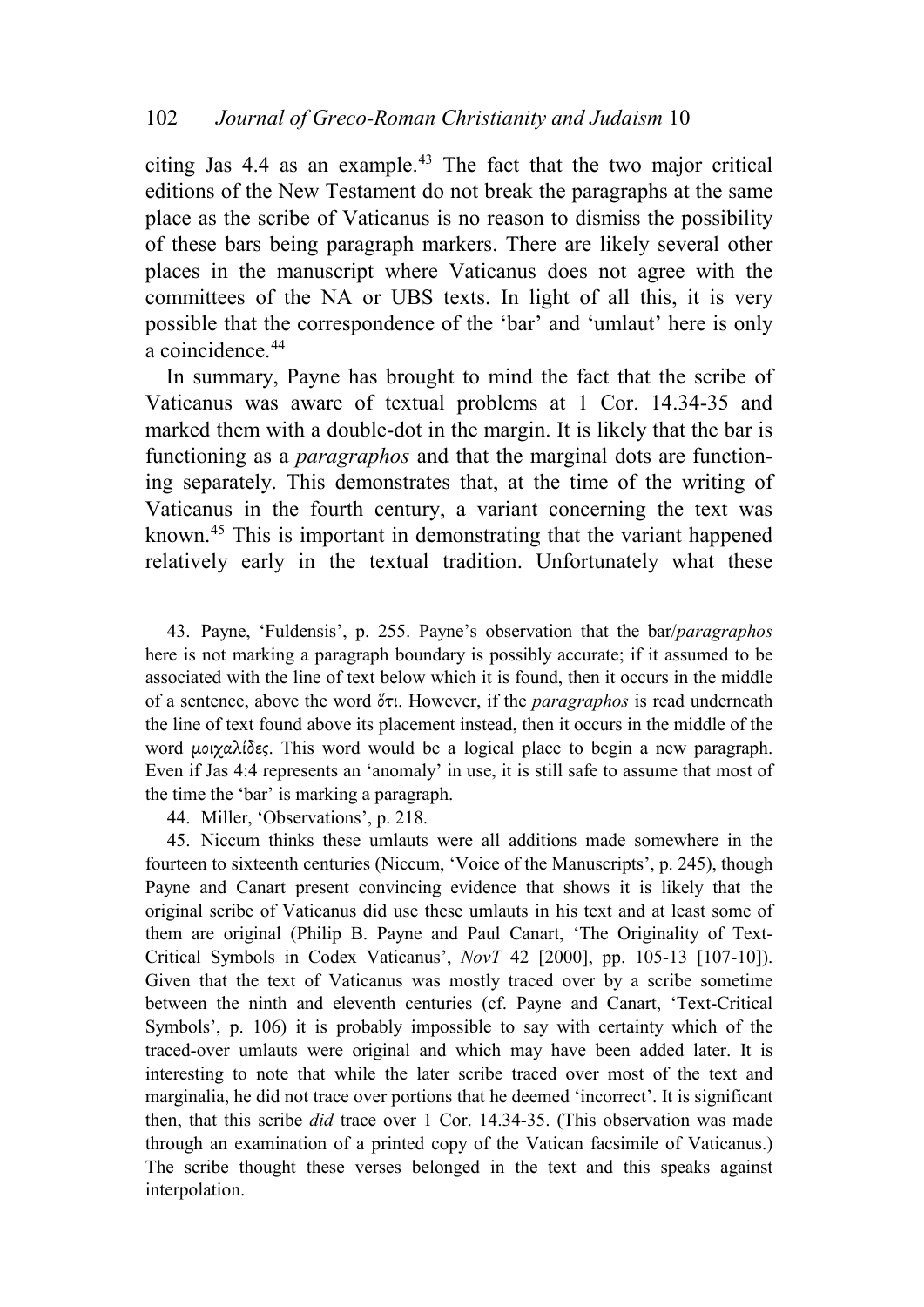marginalia cannot do is firmly establish that the variant to which the scribe was referring was an omission.

#### *Fuldensis: Omission of Verses 34-35 or Repetition of Verses 36-40?*

Codex Fuldensis is a sixth-century Latin manuscript of the New Testament. What makes it unique in respect to the study of these verses is that it contains 1 Cor. 14.34-35 following v. 40 in the main body of text and it has vv. 36-40 re-written in the lower margin of the page with a siglum indicating that the text be inserted after v.  $33<sup>46</sup>$  $33<sup>46</sup>$  $33<sup>46</sup>$  Significantly, the first edition of Metzger's textual commentary described this manuscript quite differently and Payne's examination clarified the manuscript's actual appearance.<sup>[47](#page-13-1)</sup>

With this new evidence to work with, Payne states, 'I conclude that Bishop Victor [the editor of Fuldensis] ordered the re-writing of 1 Cor. 14.34-40 in the margin of Codex Fuldensis...with vv. 34-35 omitted<sup>[48](#page-13-2)</sup> and that there is a text-critical siglum that indicates the scribe's awareness of a textual variant at the beginning of 1 Cor. 14.34 in Codex Vaticanus'.[49](#page-13-3) Based on this, Payne then concludes that Victor intended a correction that effectively erased 1 Cor. 14.34-35.[50](#page-13-4)

Certainly, this is one possible way to interpret the evidence. But it is not the most logical way. To help demonstrate how the text of Fuldensis is functioning, the text, with its insertion, is reconstructed below using the text of the ESV.<sup>[51](#page-13-5)</sup> The text given below starts in the middle of a page and continues part way down the next page. Note that the text breaks off at the bottom of the left page in the middle of the last word of v. 37 and continues on the top of the right page.<sup>[52](#page-13-6)</sup>

<span id="page-13-0"></span>46. http://commons.wikimedia.org/wiki/File:Codex\_Fuldensis\_296-297.jpg displays a plate of this portion of Codex Fuldensis. Alternatively, a plate is available in Payne, 'Fuldensis', p. 261.

<span id="page-13-1"></span>47. According to Payne, he pointed out the discrepancy to Metzger who admitted that he had never actually seen the manuscript (Payne, 'Fuldensis', p. 242).

<span id="page-13-3"></span><span id="page-13-2"></span>48. What the scribe has actually done is re-write vv. 36-40. Verses 34-35 are not 'omitted'—they were never written in the margin in the first place.

49. Payne, 'Fuldensis', p. 240.

50. Payne, 'Fuldensis', p. 241.

<span id="page-13-5"></span><span id="page-13-4"></span>51. The text is reconstructed using the ESV text to make this more accessible to English speakers. The Latin *nomina sacra* in Fuldensis have been expanded.

<span id="page-13-6"></span>52. On the manuscript, the beginning of v. 37 is marked by a space and a large letter in the first line of the right facing page. The Roman numerals in this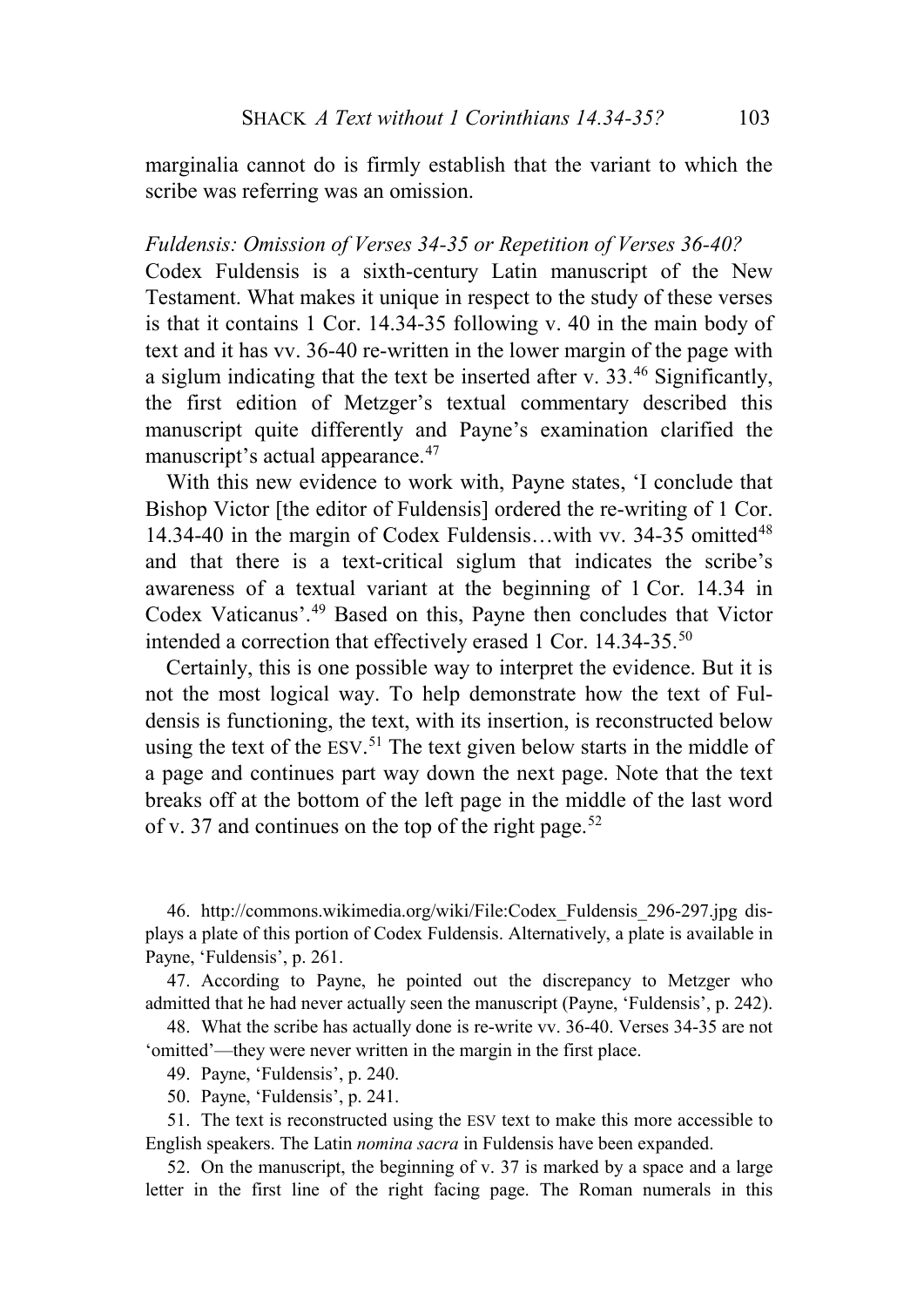$33$ For God is not a God of confusion but of peace. As in all the churches of the saints, **\*insertion mark**

**LXIIII**<sup>34</sup>the women should keep silent in the churches. For they are not permitted to speak, but should be in submission, as the Law also says.  $35$ If there is anything they desire to learn, let them ask their husbands at home. For it is shameful for a woman to speak in church.

36Or was it from you that the word of God came? Or are you the only ones it has reached? 37If anyone thinks that he is a prophet, or spiritual, he should acknowledge that the things I am writing to you are a command of the Lord.

**[in the bottom margin of the page]\***  $36$ Or was it from you that the word of God came? Or are you the only ones it has reached? 37If anyone thinks that he is a prophet, or spiritual, he should acknowledge that the things I am writing to you are a command of the Lord. 38If anyone does not recognize this, he is not recognized. 39So, my brothers, earnestly desire to prophesy, and do not forbid speaking in tongues. <sup>40</sup>But all things should be done decently and in order. **[next page]**38If anyone does not recognize this, he is not recognized. 39So, my brothers, earnestly desire to prophesy, and do not forbid speaking in tongues. <sup>40</sup>But all things should be done

decently and in order.<br>LXV<sup>15.1</sup> Now I would remind you,

<sup>33</sup> *Non enim est dissensionis Deus, sed pacis: sicut in omnibus ecclesiis sanctorum doceo.* **\*insertion mark LXIIII** <sup>34</sup> *Mulieres in ecclesiis taceant, non enim permittitur eis loqui, sed subditas esse, sicut et lex dicit. 35 Si quid autem volunt discere, domi viros suos interrogent. Turpe est enim mulieri loqui in ecclesia.*

<sup>36</sup> *An a vobis verbum Dei processit? aut in vos solos pervenit ? 37 Si quis videtur propheta esse, aut spiritalis, cognoscat quæ scribo vobis, quia Domini sunt man*

**[in the bottom margin of the page]\*** <sup>36</sup> *An a vobis verbum Dei processit? aut in vos solos pervenit ? 37 Si quis videtur propheta esse, aut spiritalis, cognoscat quæ scribo vobis, quia Domini sunt mandata. <sup>38</sup> Si quis autem ignorat, ignorabitur. <sup>39</sup> Itaque fratres æmulamini prophetare: et loqui linguis nolite prohibere. 40 Omnia autem honeste, et secundum ordinem fiant*.

**[next page]***data. 38 Si quis autem ignorat, ignorabitur. 39 Itaque fratres æmulamini prophetare: et loqui linguis nolite prohibere. 40 Omnia autem honeste, et secundum ordine fiant.*

**LXV** <sup>15.1</sup> Notum autem facio vobis,

In effect, the text of 1 Cor. 14.36-40 has been inserted before vv. 34- 35 with the siglum notation and the text in the bottom margin. The question is: is this a simple insertion, effectively placing 1 Cor. 14.34- 35 both in its normal location (the original text of Fuldensis) *and after* vv. 36-40 (the inserted reading of Fuldensis)? Or, is this really an omission, where the scribe intends that the reader completely replace

reconstruction represent the section markers in Fuldensis. Cf. the plate in Payne, 'Fuldensis', p. 261.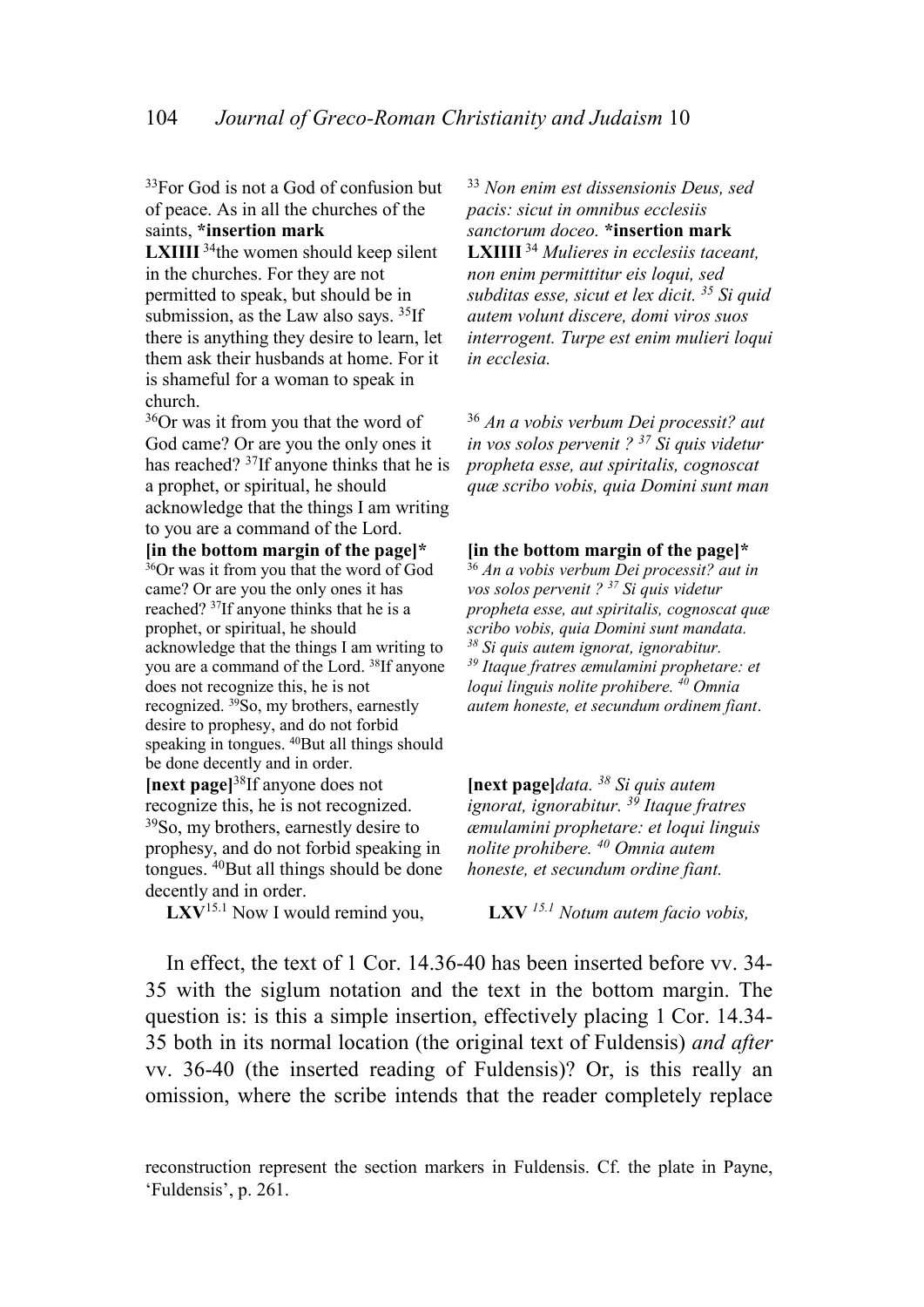the entire section (from section marker LXIIII to LXV) with the text from the bottom of the page? The first option leaves vv. 34-35 as part of the text in two locations. The second option erases vv. 34-35 entirely.

Payne favours the omission of the text for three reasons:

- 1. It would not make sense that Victor intended to indicate that 14.36-40 should be read both before and after vv. 34-5.
- 2. No other ms. inserts 36-40 both after v. 33 and after v. 35.
- 3. The gloss replaces *ordine* in v. 40 with *ordinem*. This is almost certainly deliberate and is intended to replace the text above since it follows the nearly universal pattern in these corrections to bring Fuldensis into conformity with the standard Vulgate text.[53](#page-15-0)

I agree with Payne that it would not make sense for Victor to intend reading vv. 36-40 in two locations. However, it makes perfect sense for the conscientious bishop to intend to show that these verses could be read in *either* of the two places. Either the reader reads vv. 33-40 as written in the original text, *or* they read it with the insertion (making the order of the verses 33, 36-40, 34-35), omitting the duplication of vv. 36-40 the second time. If this is understood—that Victor intended the reading to be in either place, but not both—then Payne's second point is irrelevant because this manuscript is not actually suggesting a double-reading.[54](#page-15-1)

As for the third point, the change in wording, this also does not seem significant. This change 'corrects' a difficult reading. *Ordinem* is in the accusative case, which functions much more easily with the preceding *secundum* than the ablative *ordine.* The actual intention of the text is not changed; a grammatical correction simply improves its flow.<sup>[55](#page-15-2)</sup> Victor may have sought to 'correct' a perceived mistake while at the same time pointing out a second possible location of the text. Given

53. Payne, 'Fuldensis', pp. 242-43.

<span id="page-15-1"></span><span id="page-15-0"></span>54. Incidentally, just because no other manuscript includes vv. 34-35 twice, this does not rule out the possibility that Fuldensis does. It could be a singular reading. Having said that, there is no reason to think that that is what is intended here.

<span id="page-15-2"></span>55. Special thanks to Andrew J. Danielson (a PhD student at UCLA) and to Michael Hertwig-Jaksch (instructor in classics at Concordia University College of Alberta), who assisted me in understanding the implications of the Latin variant.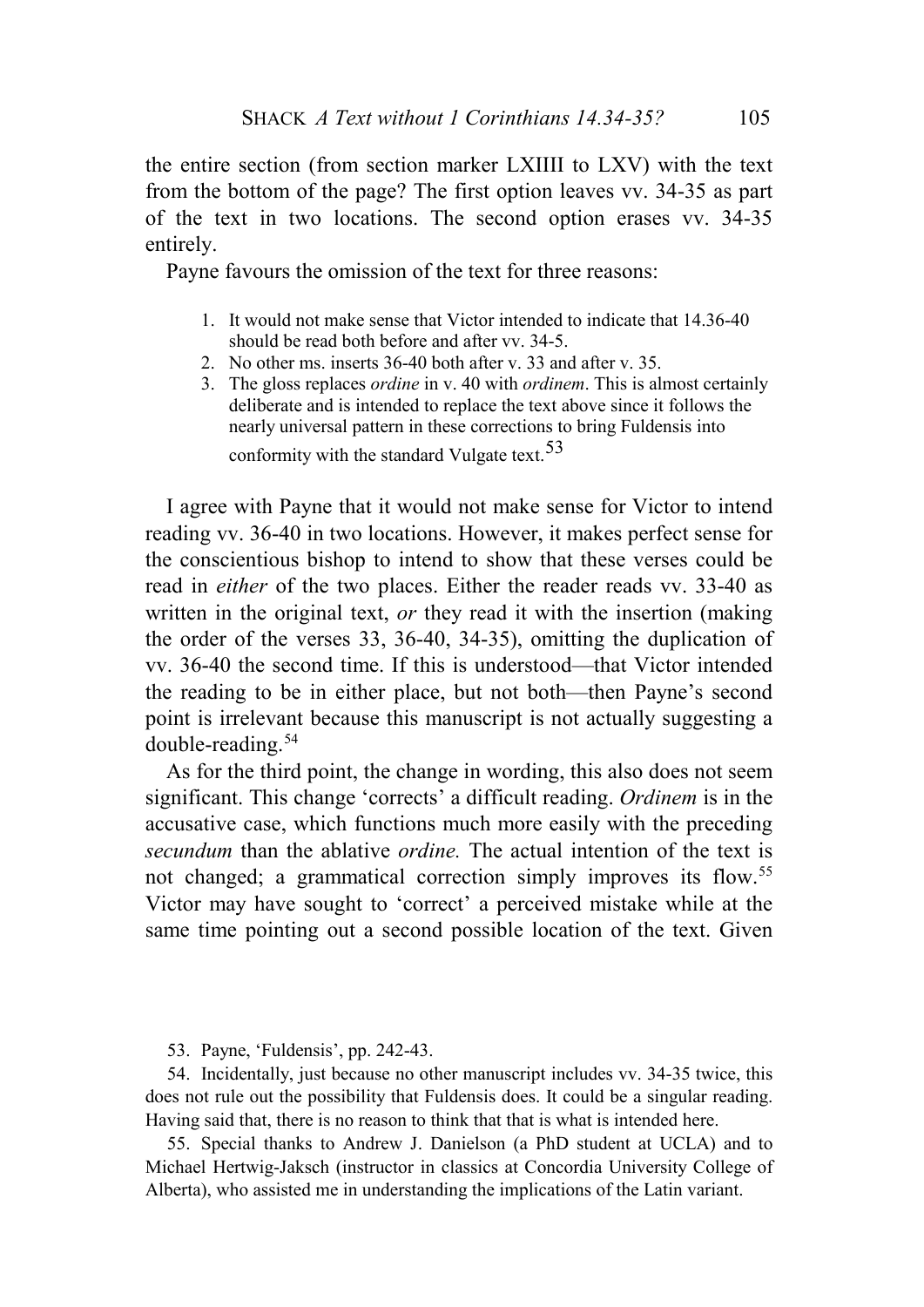how meticulous Victor appeared to be,<sup>[56](#page-16-0)</sup> it is no surprise that he would have this grammatical change copied in with the variant of location.

Payne also makes six arguments specifically in favour of viewing the marginal text as replacing the whole of section LXIIII. First, Payne notes that, since the replacement symbol is located after v. 33, that is where the text should be 'replaced'.<sup>[57](#page-16-1)</sup> If it were to replace only vv. 36-40, the mark would have been later. Thus vv. 34-35 are erased. However, if Victor intended both readings to be in view, he had to put the mark where he did. If he wanted to replace vv. 36-40, it is probable that the mark would be moved. This may support the idea that this is indicative of an insertion.

Secondly, Payne notes that it is simpler to see this mark as indicating a replacement of vv. 34-40.[58](#page-16-2) This reads as a logical conclusion to his first point. Contrary to this, seeing the siglum as a mark indicating replacement is actually quite complicated, given that there are no other explicit markings to indicate such a reading.

Thirdly, Payne notes that since the original wording has vv. 34-40 as a whole section (section LXIIII) and the insertion point is at the beginning of that section, then the gloss is meant to replace the whole section, not just a portion of it.<sup>[59](#page-16-3)</sup> It is true that vv. 34-40 constitute a whole section in the original reading, but there is no indication whatsoever as to whether this marginal text is meant to actually replace the entire section or just be inserted at its beginning.

Related to point three is Payne's fourth point: Victor did not indicate a change to the section's end, which, if the replacement only includes vv. 36-40, would now have to be after v. 35. Payne's argument can be illustrated with the following reconstruction: [60](#page-16-4)

- <span id="page-16-0"></span>56. Cf. Payne, 'Fuldensis', p. 250.
- <span id="page-16-1"></span>57. Payne, 'Fuldensis', p. 243.
- <span id="page-16-2"></span>58. Payne, 'Fuldensis', p. 243.
- <span id="page-16-3"></span>59. Payne, 'Fuldensis', p. 243.
- <span id="page-16-4"></span>60. Payne, 'Fuldensis', p. 243.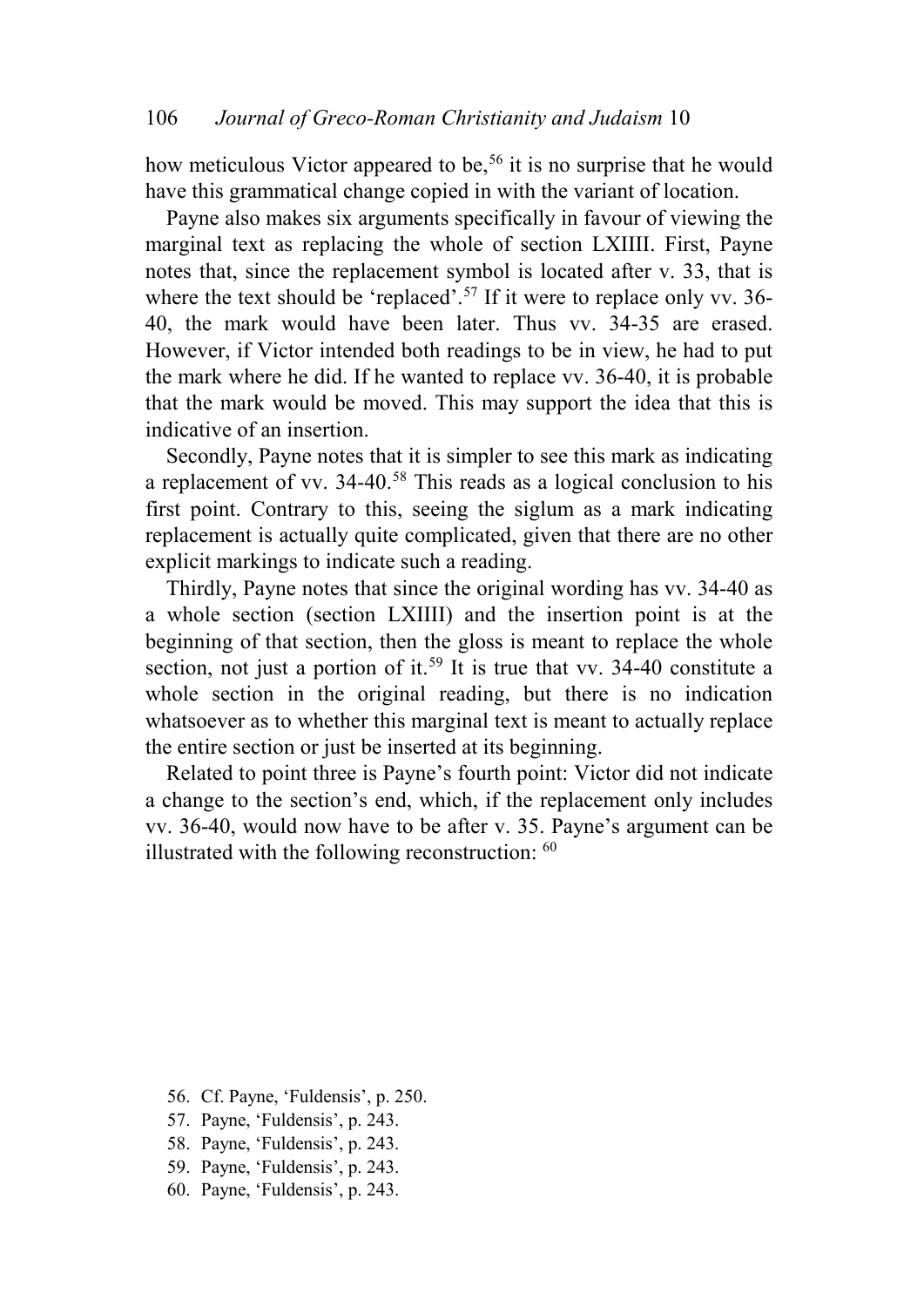\*insertion mark\* [**36Or was it from you that the word of God came? Or are you the only ones it has reached?… 39So, my brothers, earnestly desire to prophesy, and do not forbid speaking in tongues. 40But all things should be done decently and in order.**]

**LXIIII** <sup>34</sup>the women should keep silent in the churches. For they are not permitted to speak, but should be in submission, as the Law also says.  $35$ If there is anything they desire to learn, let them ask their husbands at home. For it is shameful for a woman to speak in church.

<sup>36</sup>Or was it from you that the word of God came? Or are you the only ones it has reached?...he is not recognized. <sup>39</sup>So, my brothers, earnestly desire to prophesy, and do not forbid speaking in tongues. <sup>40</sup>But all things should be done decently and in order.

LXV<sup>15.1</sup> Now I would remind you, brothers…

The text from the margin is mentally 'inserted' at the beginning of section LXIIII. (Here partially represented.) These same verses thus must be 'deleted' from later in the section. (See below.)

If vv. 34-35 are not omitted then the new 'end of the section' falls here at the end of v.  $35$ 

The text of the 'original' vv. 36-40 is mentally deleted, but is still physically taking up space on the page, creating a large gap between the end of section LXIIII (now v. 35) and the beginning of LXV (15.1).

The distance between the end of v. 35 and the beginning of 15.1 is too great for the LXV notation to indicate the new section. The scribe should have written a new section marker after v. 35. Since he did not write a new section marker, this indicates that the insertion is meant to be a replacement of the whole section. This view eliminates the difficult proximity to the section marker because vv. 34-35 is no longer part of the text when the whole section is replaced.

This raises more questions than it answers. The lack of proximity of the end of v. 35 to the section marker LXV seems to be Payne's main objection as to why vv. 34-35 must be omitted here. In short, v. 35 ends too far back in the text for the LXV section marker to apply to it. Lack of proximity to the section's end does not negate the intention of the original section markers (besides the fact that the scribe seems to be marking section beginnings rather than endings, something which makes this whole argument moot). Further, if Victor only intended to show that either reading could be read, then his moving the section marker would wreak havoc with the section ending for the first reading.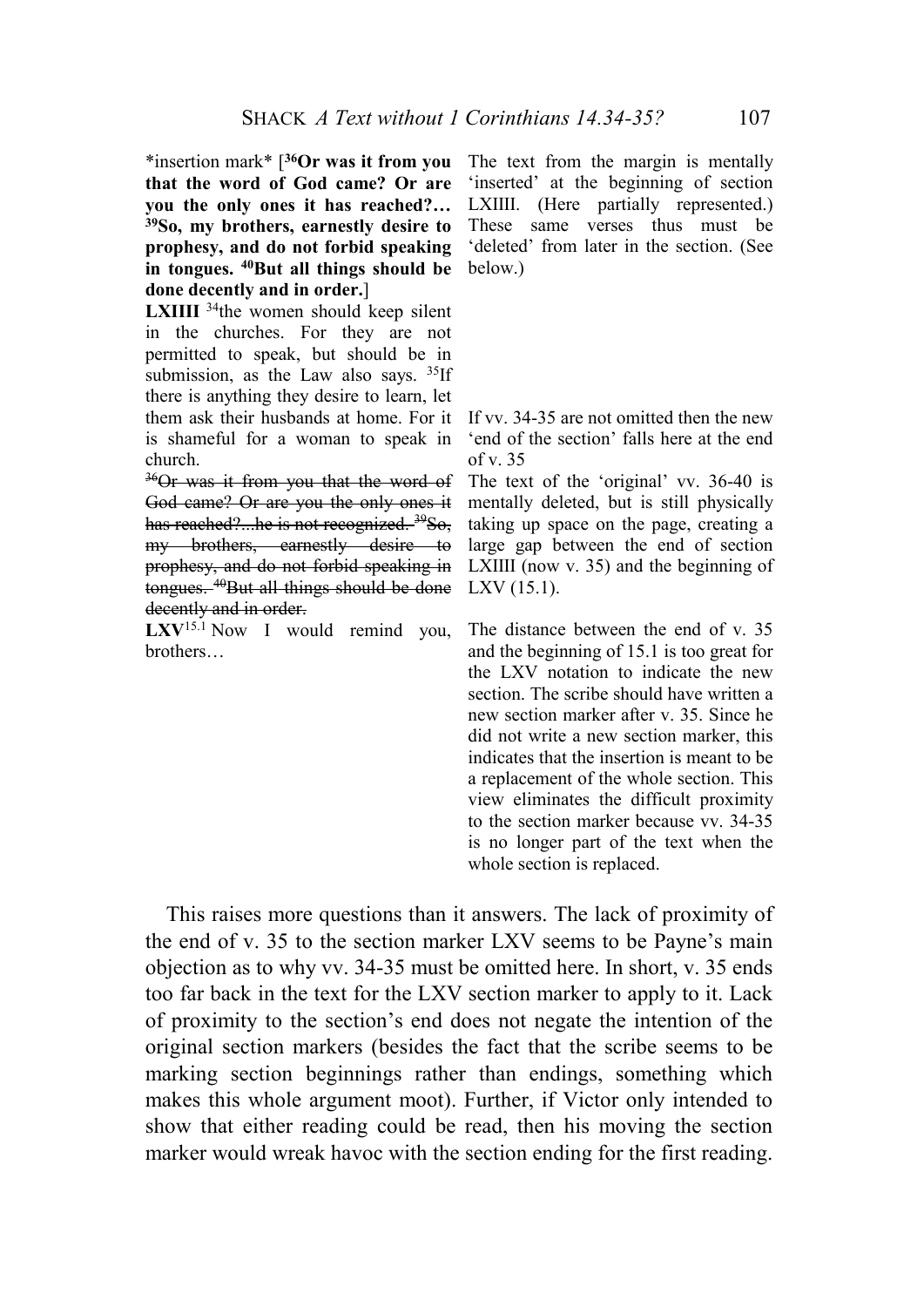An insertion where Victor desired to show the same sections with verses in different locations is simpler.

Payne's fifth point is that Victor would have left some indication in the text of where to read next (as in, which verses to omit) if he only intended an insertion.<sup>[61](#page-18-0)</sup> On the contrary, if he intended to let both readings stand he would not need to do that and indeed could not do that without doing damage to the flow of the other reading.

Payne's final point concerning why a complete omission and rereading of section LXIIII is envisioned by Victor is that it is easier to read (for the reader) if the replacement is seen as taking up the whole section.<sup>[62](#page-18-1)</sup> Nevertheless, what may be easier for the reader is not necessarily what Victor would do. The complication of the need for reading directions is nearly eliminated with the understanding that Victor intended both readings to stand as alternatives to each other and he relied on his reader's good sense to understand this.

It is worth considering what Victor might have done if he did intend to erase vv. 34-35. He had many options at his disposal in order to do this. It seems as though it would have been far easier for him to have the scribe rub out the verses, stroke through the verses, place deletion dots over the letters or any manner of other things focused on the actual text of vv. 34-35. Any of these would have made the deletion explicit. However, Victor does none of them. The question in this manuscript is not actually the placement of vv. 34-35, but of vv. 36-40. That is the duplicated text and thus where the focus should be.

In summary, Payne has not presented a convincing case for an omission of 1 Cor. 14.34-35 but has provided a valuable correction to our view of Fuldensis. Previously it read in Metzger's *Textual Commentary* that Fuldensis's insertion consisted of vv. 34-35 rather than vv. 36-40. This is an important and significant contribution from his research, illustrating the importance of actually studying manuscripts or their photographs when dealing with textual issues.

### *MS 88: A Last Chance for Omission?*

MS 88 is a twelfth-century minuscule housed in the Biblioteca Nazio-nale Vittorio Emanuele III in Naples, Italy.<sup>[63](#page-18-2)</sup> This scribe copies the

- 61. Payne, 'Fuldensis', pp. 243-44.
- 62. Payne, 'Fuldensis', p. 244.

<span id="page-18-2"></span><span id="page-18-1"></span><span id="page-18-0"></span><sup>63.</sup> Philip B. Payne, 'Ms 88 as Evidence for a Text without 1 Cor 14:34-35', *NTS* 44 (1998), pp. 152-58 (152).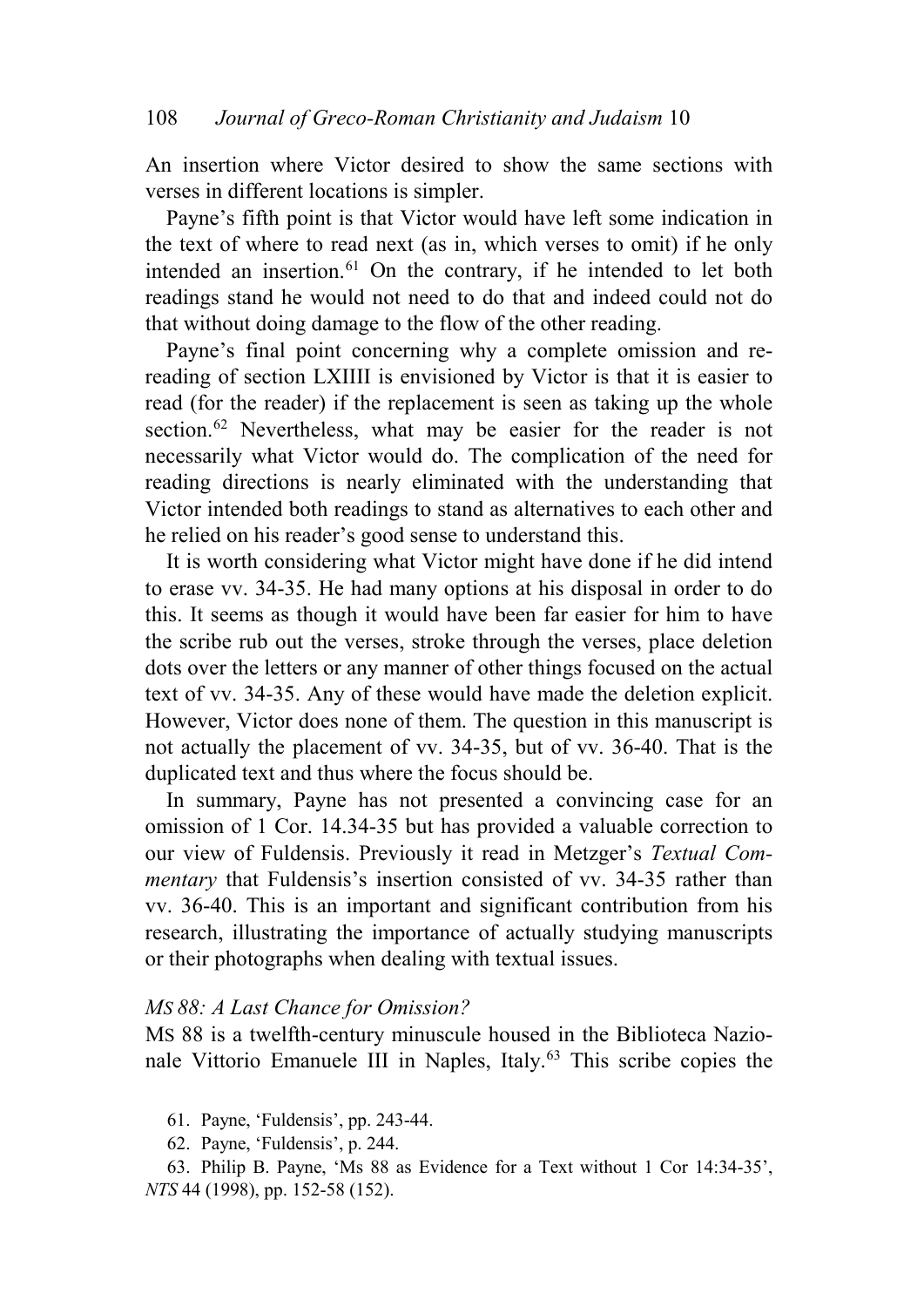verses of 1 Corinthians 14 in this order: 33, 36-40, 34, 35 and makes a note using double slashes that vv. 34-35 should be placed after v. 33 (see Figure 2). [64](#page-19-0) According to Payne, it is most likely that the verses appeared in this order because the exemplar that the scribe was using also had the verses in that order.<sup>[65](#page-19-1)</sup> This is likely. The only other manuscripts that we have in which the verses appear in this order are manu-scripts of the Western text-type.<sup>[66](#page-19-2)</sup> In response to whether the exemplar of MS 88 could have been of the Western text-type, Payne says, 'Ms. 88, however, is not a Western text and does not exhibit the usual pattern of readings of a Western text. Therefore, it cannot have been copied from a Western text.'[67](#page-19-3) This is probably true, yet does it necessarily follow that the exemplar of MS 88 did not have the verses in the same order as the Western text?

In examining this phenomenon, Payne suggests two possible reasons why the verses appear in MS 88 as they do: '1) that ms. 88 was copied from a non-Western manuscript with vv. 34-5 after v. 40 or 2) that ms. 88 was copied from a non-Western manuscript without vv. 34-5'.[68](#page-19-4) He also goes on to observe that, either way, the scribe did not copy his exemplar verbatim. If the exemplar had vv. 34-35 after v. 40, then the scribe disagreed by creating the insertion point moving the text to where it is usually found. If the exemplar did not have vv. 34-35 at all, the scribe disagreed by adding the verses to his text.<sup>[69](#page-19-5)</sup> Payne explicitly states, '*Either of these two possible antecedent manuscripts could explain each of the distinctive features of ms. 88* listed at the beginning of this short study'.[70](#page-19-6) Despite this assertion, Payne favours the latter option.

Payne argues that, since there is no other non-Western Greek manuscript that has vv. 34-35 after v. 40, it is unlikely that this is the first one.<sup>[71](#page-19-7)</sup> He then further states, 'There is, however, substantial

<span id="page-19-2"></span><span id="page-19-1"></span><span id="page-19-0"></span>64. Payne, 'Evidence', p. 153. A plate of this manuscript is available in Payne, 'Evidence', p. 158.

- 65. Payne, 'Evidence', p. 153.
- 66. See discussion above, n. 13. But see also below, discussion of MS 915.
- <span id="page-19-3"></span>67. Payne, 'Evidence', p. 154.
- 68. Payne, 'Evidence', p. 154.
- 69. Cf. Payne, 'Evidence', p. 154.
- 70. Payne, 'Evidence', p. 154. Emphasis mine.

<span id="page-19-7"></span><span id="page-19-6"></span><span id="page-19-5"></span><span id="page-19-4"></span>71. Payne, 'Evidence', p. 155. Contrary to this, Niccum cites the thirteenthcentury manuscript 915, representative of the Byzantine text-type, as being another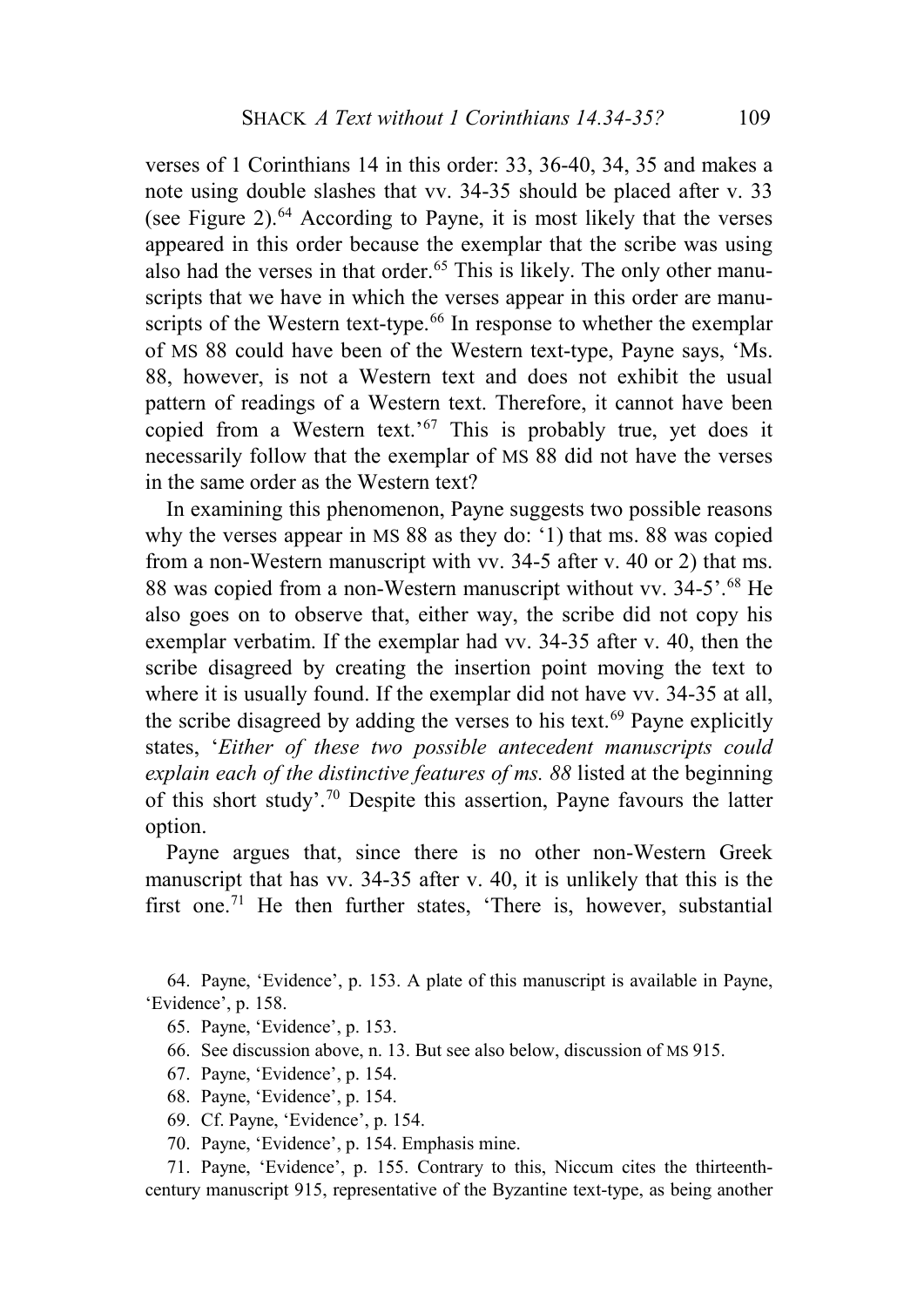evidence for the existence of a text that omitted 1 Cor  $14.34-5$ <sup>[72](#page-20-0)</sup> Payne's 'substantial evidence' appeals to conclusions based on internal evidence and transcriptional probability *and* his own previous conclusions concerning Fuldensis.[73](#page-20-1) None of these arguments are convincing. All that the internal evidence shows indisputably is that vv. 34-35 represent a difficult reading, which in most other cases would deem it an authentic reading. For some reason, in this case, this criterion seems to be completely ignored. As for transcriptional probability, it does not hold much weight on its own. Further, it has already been demonstrated above why Fuldensis does not in fact support an omission of the text.

Payne does pull out some new evidence, saying,

Clement of Alexandria († pre AD 215) cites 1 Cor 14.6, 9, 10, 11, 13, 20 yet calls both men and women without distinction to silence in church, indicating that 1 Cor 14.34-5 was not in his text of 1 Corinthians. Further evidence of a text of 1 Corinthians 14 without vv. 34-5 is that none of the Apostolic Fathers or the next generation of church fathers gives any indication of awareness of 1 Cor 14.34-5.<sup>[74](#page-20-2)</sup>

This argument from silence is not convincing. There is nothing that necessitates that any of these writers mention these verses. There are likely other verses not mentioned in our extant material; should those verses also be considered interpolations? Further, contrary to Payne's statement, the UBS<sup>4</sup> lists Origen, who lived in the late second and early third century, as one who includes vv. 34-35 after v. 33.[75](#page-20-3)

In summary, Payne's evidence for an omission of 1 Cor. 14.34-35 in MS 88 is not convincing either. He argues that internal evidence dictates that these verses are interpolation, and maintains that, by looking at ambiguous external evidence, it is evident—because these verses were interpolated—that these scribes were giving evidence of the interpolation. He concludes, therefore, that the external evidence also supports that the verses were interpolations.

Evidence supporting the interpolation cannot be based on previous conjecture of the interpolation. For a strong argument, both internal

<span id="page-20-1"></span><span id="page-20-0"></span>non-Western manuscript with vv. 34-35 following v. 40 (Niccum, 'Voice of the Manuscripts', p. 251).

- 72. Payne, 'Evidence', p. 155.
- 73. Payne, 'Evidence', p. 155.
- <span id="page-20-2"></span>74. Payne, 'Evidence', pp. 155-56.
- <span id="page-20-3"></span>75. Origen's reference to the text is found in his *Fr. 1 Cor.* 71.1-3 and 74.1-4.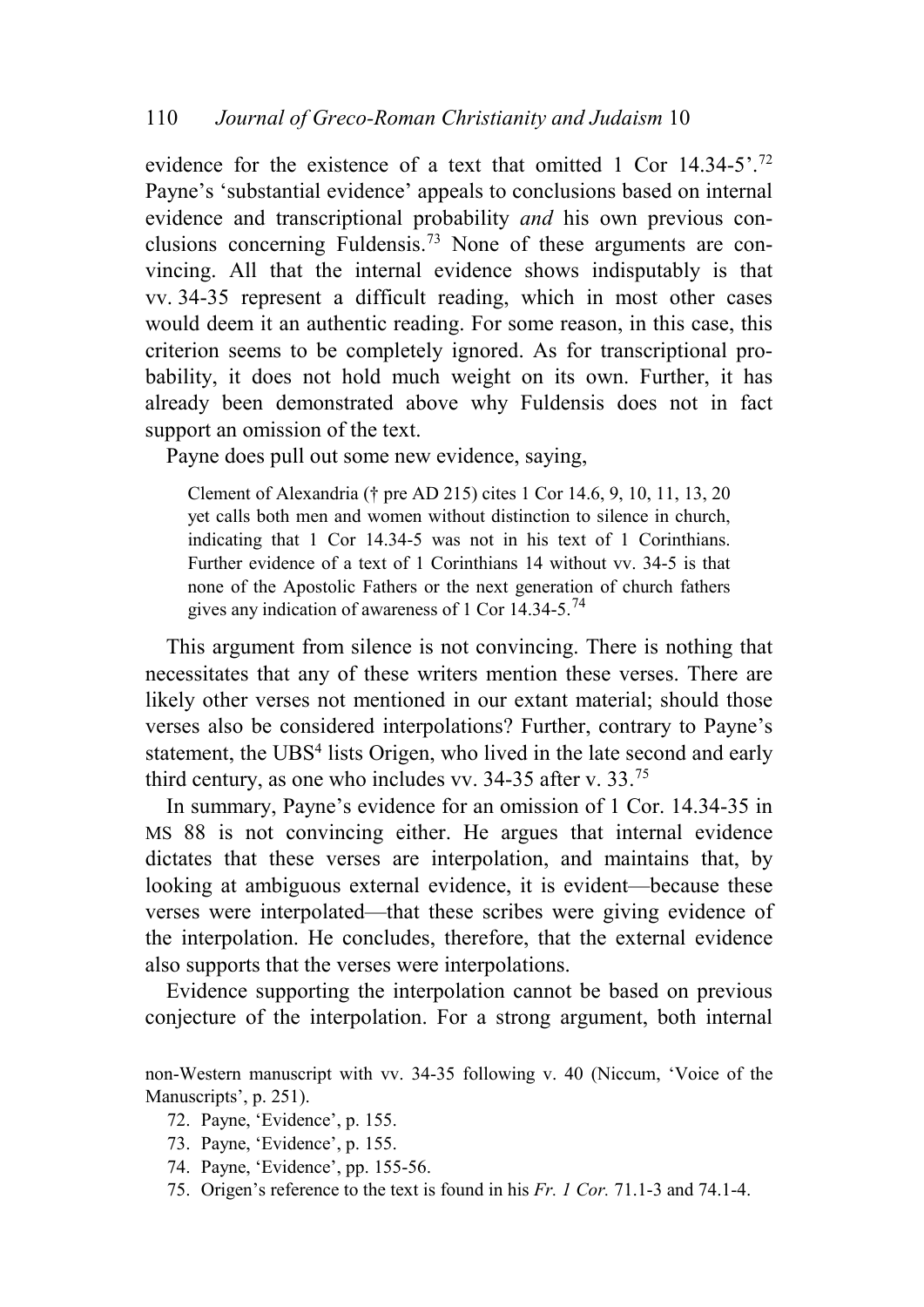and external evidence must support the interpolation independently. Payne has not demonstrated this. I remain unconvinced of external evidence supporting an interpolation of 1 Cor. 14.34-35.

## *Conclusion*

In conclusion, the case for a manuscript without 1 Cor. 14.34-35 based on external evidence is unconvincing. It has been shown that the *paragraphoi* and marginal 'umlauts' in Vaticanus do not point to the scribe showing a variant of omission, but most likely simply demonstrate knowledge of a variant. Further, it has been shown that the scribe of Fuldensis likely inserted the text of 1 Cor. 14.36-40 in the bottom margin of the page in order to indicate his awareness of two alternate readings: one with vv. 36-40 *before* vv. 34-35 and one with it after. There is not sufficient evidence to show that the scribe clearly intended the notation to indicate an erasure of vv. 34-35. Finally, MS 88 also demonstrates a scribe who wishes to move or correct a reading, rather than omit it.

So where does all this leave 1 Cor. 14.34-35? It leaves it in the text. If it cannot be viewed as an interpolation, what does that mean? It means that we continue to wrestle with the evidence and we continue to do the best we can to accurately understand the text of 1 Corinthians with Paul's words in 14.34-35 intact.

## *Figure 1: Sketch of 1 Cor. 14.34-35 from Codex Vaticanus*

KAHCÍAICTÓNÁTÍWN<br>RITYNÁIKECENTÁICEK  $K$ AHC $(A)$ CCCITÁTWCAN ÖYrEpérUTIÉNETAIÁY TAICNAREINANAAYTEO TACCÉCOUCANKAOÙC TACCECOWCANKAOWC<br>TIMAOÈINOENOYCINEN<br>TIMAOÈINOENOYCINEN<br>OIKWTOYCIAIOYCAN<br>OIKWTOYCIAIOYCAN<br>ACCETEPWTATWOAN<br>ACCETEPWTATTWOAN<br>ACCENENERKYHCIA